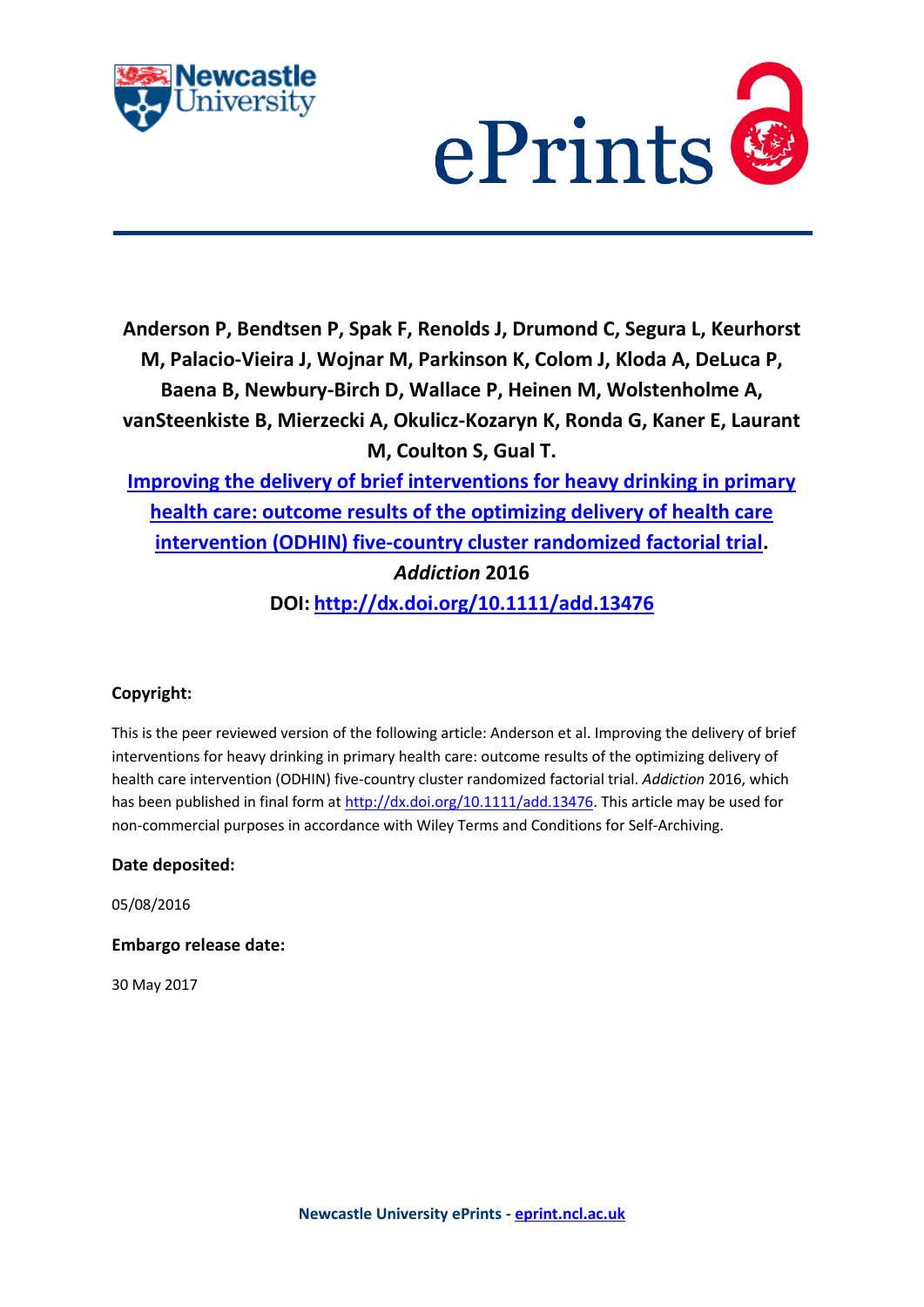#### **Improving the delivery of brief interventions for heavy drinking in primary health care: outcome results of the ODHIN five country cluster randomized factorial trial**

Peter Anderson<sup>1, 2</sup>, Preben Bendtsen<sup>3</sup>, Fredrik Spak<sup>4</sup>, Jillian Reynolds<sup>5</sup>, Colin Drummond<sup>6,7</sup>, Lidia Segura<sup>8</sup>, Myrna N Keurhorst<sup>9</sup>, Jorge Palacio-Vieira<sup>8</sup>, Marcin Wojnar<sup>10</sup>, Kathryn Parkinson<sup>1</sup>, Joan Colom<sup>8</sup>, Karolina Kłoda<sup>11</sup>, Paolo Deluca<sup>6</sup>, Begoña Baena<sup>8</sup>, Dorothy Newbury-Birch<sup>1</sup>, Paul Wallace<sup>12</sup>, Maud Heinen<sup>9</sup>, Amy Wolstenholme<sup>6</sup>, Ben van Steenkiste<sup>2</sup>, Artur Mierzecki<sup>11</sup>, Katarzyna Okulicz-Kozaryn<sup>13</sup>, Gaby Ronda<sup>2</sup>, Eileen Kaner<sup>1</sup>, Miranda GH Laurant<sup>9, 14</sup>, Simon Coulton<sup>15</sup>, Toni Gual<sup>5</sup>,

 $<sup>1</sup>$  Institute of Health and Society, Newcastle University, Newcastle, England</sup>

<sup>2</sup> Department of Family Medicine, Maastricht University, Maastricht, the Netherlands.

<sup>3</sup> Department of Medical Specialist and Department of Medicine and Health, Linköping University, Motala, Sweden.

<sup>4</sup> Department of Social Medicine, University of Gothenburg, Gothenburg, Sweden.

<sup>5</sup> Institut Clínic de Neurosciences, Hospital Clínic de Barcelona, Barcelona, Spain.

<sup>6</sup>National Addiction Centre, Institute of Psychiatry, King's College London, London, England.

<sup>7</sup>National Institute for Health Research Biomedical Research Centre for Mental Health, South London and Maudsley NHS Foundation Trust, London, England.

<sup>8</sup> Program on Substance Abuse, Public Health Agency, Government of Catalonia, Barcelona, Spain.

<sup>9</sup> Radboud university medical center, Radboud Institute for Health Sciences, Scientific Institute for Quality of Healthcare (IQ healthcare), Nijmegen, the Netherlands.

<sup>10</sup> Department of Psychiatry, Medical University of Warsaw, Warsaw, Poland.

<sup>11</sup> Independent Laboratory of Family Physician Education, Pomeranian Medical University, Szczecin, Poland.

<sup>12</sup> Research Department of Primary Care and Population Health, University College London, London, England.

<sup>13</sup> State Agency for Prevention of Alcohol-Related Problems, Warsaw, Poland.

<sup>14</sup> HAN University of Applied Sciences, Faculty of Health and Social Studies, Nijmegen, the Netherlands

<sup>15</sup> Centre for Health Service Studies, University of Kent, Canterbury, England.

Correspondence to: Peter Anderson, Institute of Health & Society, Newcastle University, Baddiley-Clark Building, Richardson Road, Newcastle, NE2 4AX, England. Email: Peter.Anderson@newcastle.ac.uk

Word Count: 3371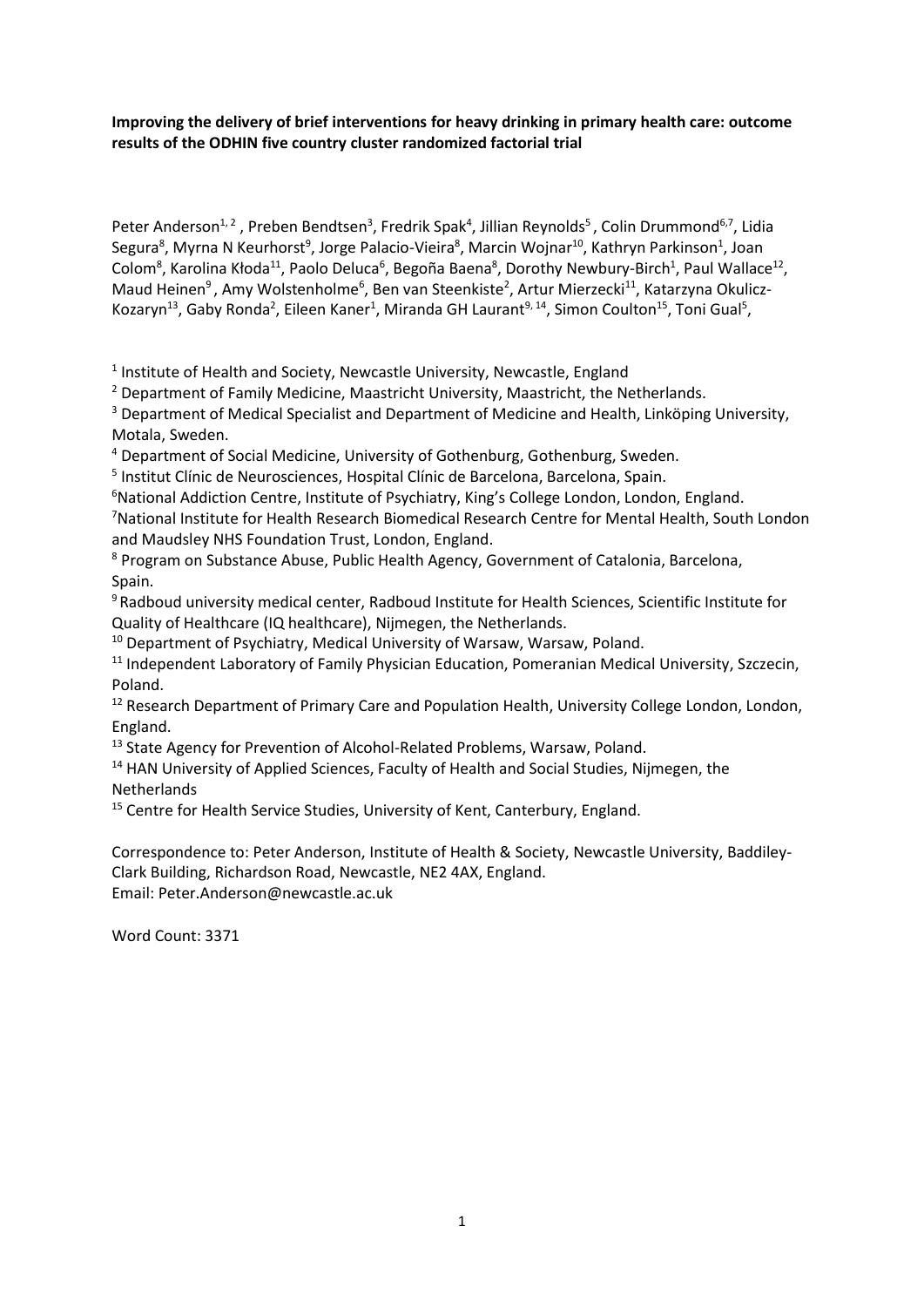# **Abstract**

**Aim** To test if training and support, financial reimbursement, and option of referring screen positive patients to an internet-based method of giving advice (eBI) can increase primary health care providers' delivery of AUDIT-C based screening and advice to heavy drinkers.

**Design** Cluster randomized factorial trial with 12-week implementation and measurement period. **Setting** Primary health care units (PHCU) in different locations throughout Catalonia, England, Netherlands, Poland and Sweden.

**Participants** 120 PHCU, 24 in each of Catalonia, England, Netherlands, Poland and Sweden**.**

**Interventions** PHCUs were randomized to one of eight groups: care as usual, training and support (TS), financial reimbursement (FR), and eBI; paired combinations of TS, FR and eBI, and all of FR, TS and eBI.

**Measurements** The primary outcome measure-was the proportion of eligible adult (age 18+ years) patients screened during a 12-week implementation period. Secondary outcome measures were proportion of screen positive patients advised; and, proportion of consulting adult patients given an intervention (screening and advice to screen positives) during the same 12-week implementation period.

**Findings** During a 4-week baseline measurement period, 5.9 (95% CI 3.4 to 8.4) per 100 adult patients consulting per PHCU were screened for their alcohol consumption. Based on the factorial design, the ratio of the logged proportion screened during the 12-week implementation period was 1.48 (95% CI 1.13 to 1.95) in PHCU that received TS versus PHCU that did not receive TS; for FR, the ratio was2.00 (95% CI 1.56 to 2.56). The option of referral to eBI did not lead to a higher proportion of patients screened. The ratio for TS plus FR was2.34 (95% CI 1.77 to 3.10), and the ratio for TS plus FR plus eBI was1.68 (95% CI 1.11 to 2.53).

**Conclusions** Providing primary health care units with training, support and financial reimbursement for delivering AUDIT-C based screening and advice to heavy drinkers increases screening for alcohol consumption. Providing primary health care units with the option of referring screen positive patients to an internet-based method of giving advice does not appear to increase screening for alcohol consumption.

**Trial registration** ClinicalTrials.gov. Trial identifier: NCT01501552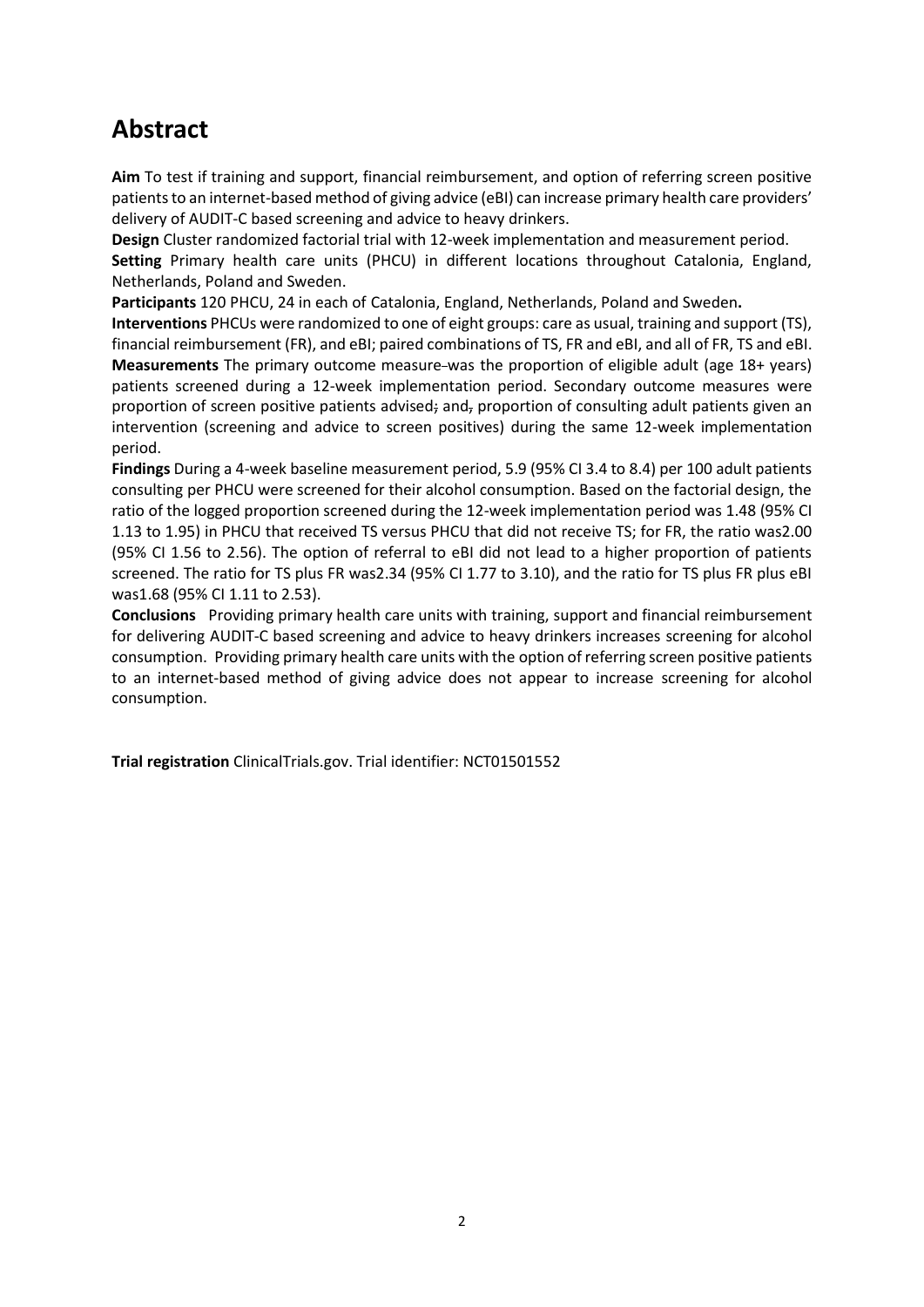# **Introduction**

Alcohol consumption is a wholly or contributory cause for more than 200 diseases, injuries and other health conditions with three digit ICD-10 codes [1]. The cardio-protective effect of low-risk patterns of alcohol consumption disappears in the presence of heavy episodic drinking [2]. Globally, alcohol is the sixth most important risk factor for ill-health and premature death [3]. Reduction in alcohol consumption is essential to achieve global targets of reducing deaths from non-communicable diseases by 25% between 2010 and 2025 [4]. Heavy drinkers who reduce their drinking reduce their risk of mortality in comparison to those who continue heavy drinking [5-6]. The higher the level of drinking, the stronger the effects of a given reduction [7]. Systematic reviews demonstrate that primary health care based screening and brief advice programmes are effective in reducing alcohol consumption and related harm, with the evidence strongest for adults, and less so for adolescents [8- 10].

Many national and international guidelines recommend routine screening in primary health care and the offer of advice to screen positive patients (e.g. [11-13]). However, in many jurisdictions there is a large gap between need and provision of advice. Elsewhere, we have shown that only 5.3% of eligible patients consulting their primary health care provider over a four-week period were screened for their alcohol consumption (average across Catalonia, England, Netherlands, Poland and Sweden) [14]. It is possible to increase the proportion of eligible patients screened. A meta-regression analysis of 29 studies found that professional and patient-oriented implementation strategies could improve screening (standardized effect 0.53;95%-CI (confidence interval) 0.28 to 0.78) and advice (standardized effect 0.64;95%-CI 0.27 to 1.02) rates [15].

In this paper, we report on a five country study that tested the hypothesis that the provision of each of training and support, financial reimbursement, and the option of referring identified heavy drinking patients to an internet based method of delivering advice (eBI) [16], singly and in combination to primary health care providers, will increase the proportion of adult patients (aged 18+ years) screened and given brief advice, compared to no provision. In our study, the unit of randomization, intervention, and analysis is the primary health care unit (PHCU) and not the individual primary health care provider working within a PHCU.

# **Methods**

### **Design**

In a cluster randomized 2x2x2 factorial trial [for trial protocol, see 17 – there were no trial deviations], the impact of the three different implementation strategies on screening and advice for heavy drinking operationalized by AUDIT-C [see 18] was studied (Fig. 1). Data were collected between August 2012 and December 2013.

#### **Fig.1. Trial Flow chart.**

#### **Participants**

PHCUs with approximately 5,000-20,000 registered patients from five jurisdictions (Catalonia, England, Netherlands, Poland and Sweden) were the unit of randomization and implementation.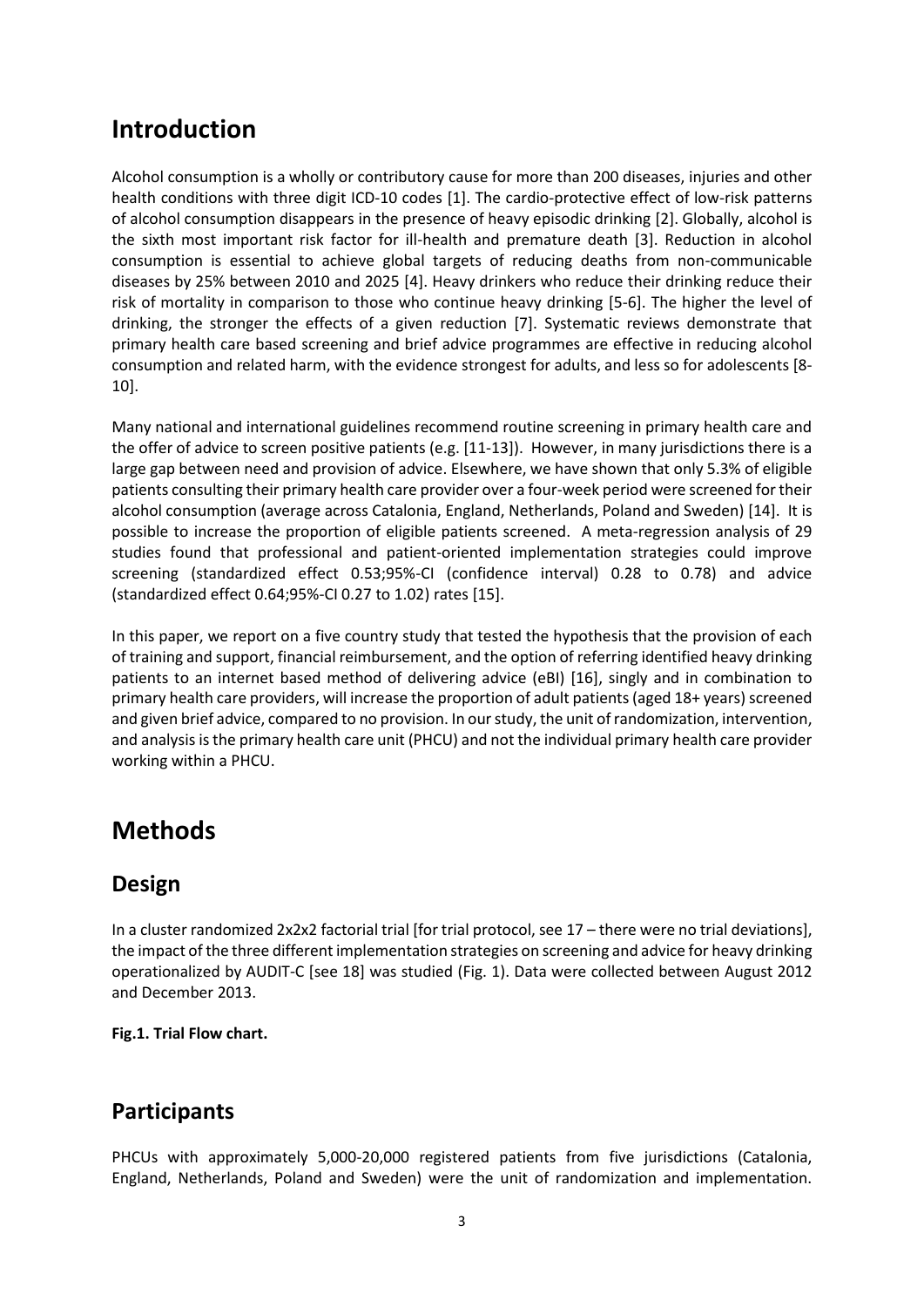PHCUs who agreed to participate in the study were volunteers drawn from administrative or academic registries of PHCUs at national or regional levels. Eligible providers in each PHCU included any fully trained full or part-time medical practitioner, nurse or PHCU assistant with a permanent appointment working in the PHCU. Not all providers within each PHCU participated in the study.

#### **Implementation strategies**

PHCU were recruited between March and July 2013. After formal agreement of the PHCU to take part in the trial, a 4-week baseline measurement period took place. After a 2-6-week gap, the 12-week implementation period occurred, with the start date for each country between November 2012 and May 2013. All seven groups received the same input as controls but with additional components added.

*1. Control Group:* The control group was given a package containing a summary card of the national guideline recommendations for screening and advice for hazardous and harmful alcohol consumption, without demonstration. In Poland, the card was adapted from the PHEPA guidelines [19-20]. Instructions were given on how to complete the trial record sheet, and providers were asked to screen all adult patients (aged 18+ years) with AUDIT-C.

*2. Training and support (TS):* In addition to receiving the same package as the control group, the TS group was offered two initial 1-2 hours face-to-face educational trainings, and one (10-30 minutes) telephone support call to the lead PHCU contact person during the 12-week implementation period. Each country used an adapted existing country-based TS package. In Poland, the TS package was based on the PHEPA training programme [21].

*3. Financial reimbursement(FR):* The financial reimbursement group was paid for screening and advice activities during the 12-week implementation period. In Catalonia, a maximum ceiling rate of €250 per provider was established, and fees were calculated based on the average individual performance of the 12-week implementation period. In England, fees were €6 per screening and €25 per advice, with a maximum ceiling rate of €2200 per PHCU. In the Netherlands, fees were €9 per screening and €13.50 per advice, with a maximum ceiling rate of €1250 per PHCU. In Poland, fees were €1.25 per screening and €10 per advice, with no ceiling rate. In Sweden, fees were €2 per screening and €15 per advice with a maximum ceiling rate of €3300 per PHCU.

*4. eBI:* In addition to receiving the same package as the control group, the eBI group was asked to refer identified at risk patients with an e-leaflet to an approved eBI specific package, which was country specific, or, for Poland based on the WHO e-SBI programme.

*5. TS and financial reimbursement (TSFR):* The TS and FR group received the control group package, training and support, and the financial reimbursement as described above.

*6. TS and eBI (TSeBI):* The TS and eBI group received the control group package, training and support as above, and were asked to refer identified at risk patients to eBI as above.

*7. Financial reimbursement and eBI (FReBI):* The FR and eBI group received the control group package, were asked to refer identified at risk patients to eBI, and received the same financial reimbursement as for FR, even if providers only referred screen-positive patients to eBI.

*8. TS, financial reimbursement and eBI (TSFReBI:* The TS, FR and eBI group received the control group package and training and support as above. They were asked to refer identified at risk patients to eBI and received financial reimbursement as described in group 7 above.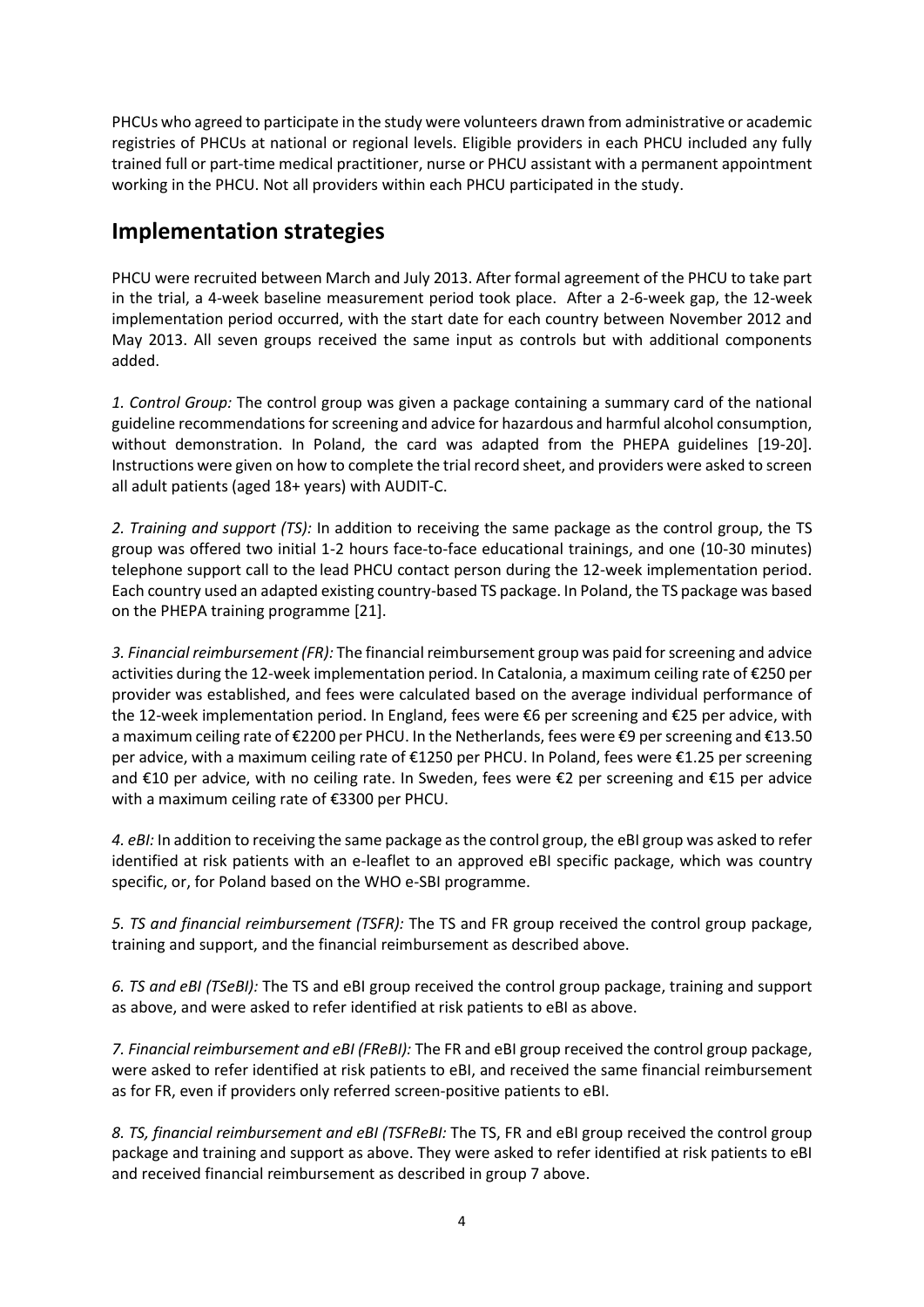PHCUs were asked to screen all adult patients (aged 18+ years) who consulted the PHCU using a paper version of AUDIT-C, except in Catalonia, where a computerized version was used. Screen positives were defined in Catalonia and England as men and women who scored ≥5 on AUDIT-C, and in Poland, Netherlands and Sweden as men who scored ≥5 and women who scored ≥4 on AUDIT-C. PHCU were asked to deliver brief advice of 5-15 minutes duration to screen positives, with the length and format of the advice based on country specific guidelines or, for Poland, the European guidelines developed by PHEPA [19]. Providers who were allocated to eBI activity were asked to refer screen-positive patients to a computerized advice programme, taking a few minutes to explain why the patient ought to log on to the site.

#### **Outcomes**

Screening and brief advice activity was measured at two time points: during the 4-week baseline period, and during the 12-week implementation period, using paper tally sheets completed by the providers, with the exception of Catalonia, where electronic patient records were completed by the providers. The tally sheets included AUDIT-C questions, AUDIT-C scores, and tick boxes to indicate the type of advice (oral advice, an advice leaflet, referral to the eBI programme, or referral for advice to another provider in or outside the PHCU) that was delivered. For the one PHCU that dropped out of the study after the baseline measurement, data outcome measurements during the 12-week implementation period were set as the rates for the baseline measurement period (intention to treat analysis).

**The primary outcome measure was the proportion of eligible patients screened,** the number of patients screened divided by the number of adult consultations of the participating providers per PHCU. The secondary outcome measures were the **proportion screen positives advised**, the number of AUDIT-C positive patients that received one or more of oral advice, an advice leaflet, referral to the eBI programme, or referral for advice to another provider in or outside the PHCU, divided by the total number of screen positive patients per PHCU; and the **proportion of consulting adult patients intervened (screening and advice to screen positives)**, the number of AUDIT-C positive patients that received one or more of oral advice, an advice leaflet, referral to the eBI programme, or referral for advice to another provider in or outside the PHCU, divided by the total number of adult consultations of the participating providers per PHCU.

As distributional assumptions of the outcome measures were violated, a natural logarithm transformation was undertaken. As this approach creates some issues with outcomes with a zero value, 0.001 was added to each proportion. At baseline, 7/124 PHCU returned a zero proportion of patients screened, and 5/124 PHCU returned a zero proportion of screen-positive patients advised. During the 12-week implementation period, no PHCU returned a zero proportion of patients screened, and 3/124 PHCU returned a zero proportion of screen-positive patients advised. In order to test the validity of this assumption a sensitivity analysis was undertaken using the exact proportions but excluding those PHCU with an outcome of zero.

### **Randomization and blinding**

Randomization of the PHCU took place after formal agreement of the PHCU to take part in the trial. The PHCUs were randomly allocated to one of the eight groups by the ODHIN coordinating centre in Barcelona, using Microsoft Office Excel computerized randomization. Stratified randomization by country was used to ensure equal numbers of 15 PHCUs per eight allocation group, with equal numbers per allocation group per country (three PHCU per allocation group per country). The country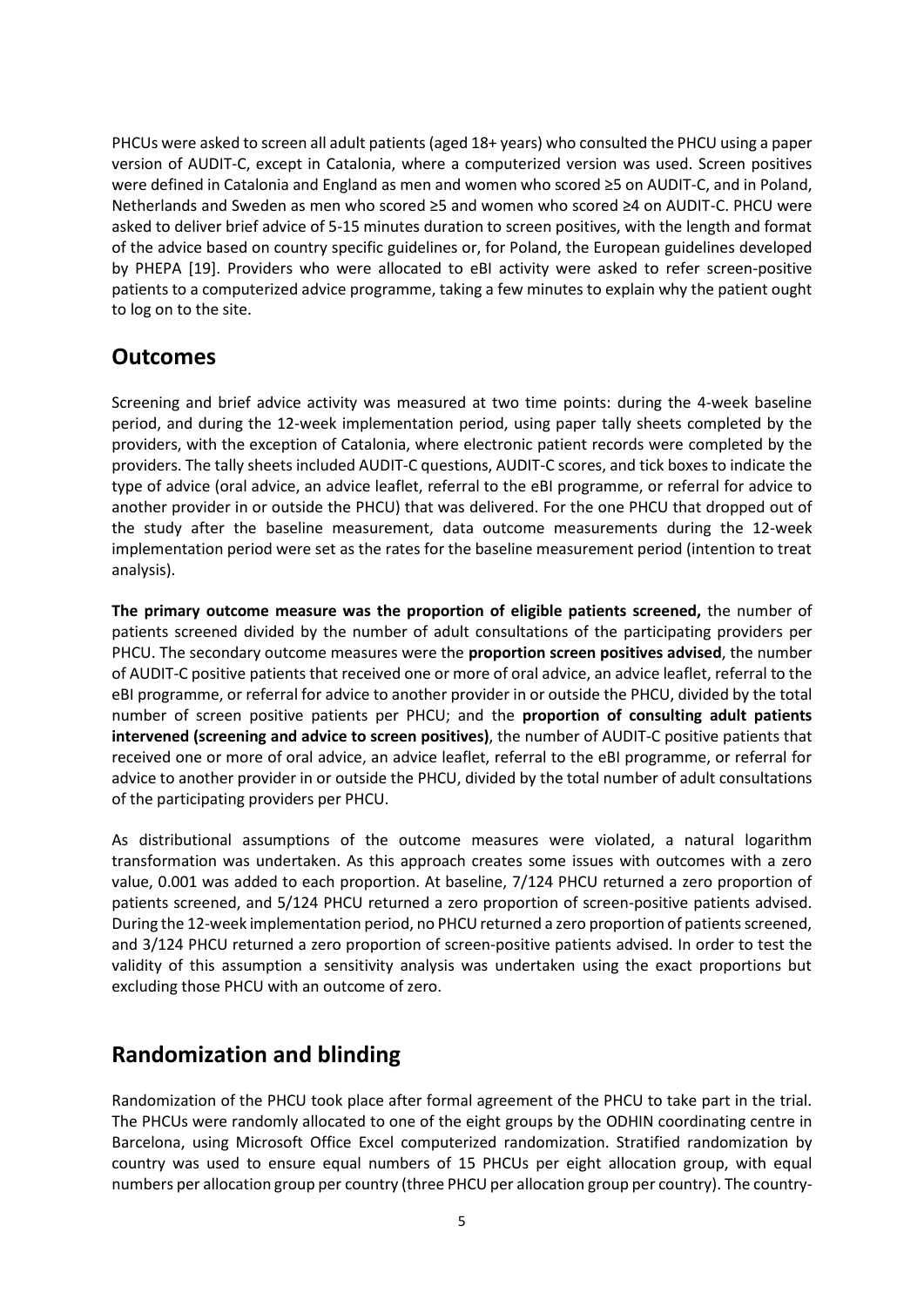based research teams were informed of the allocation after collection of the baseline measurement. The PHCU were informed by the country-based research teams of the allocation after collection of the baseline measurement.

### **Sample size**

It was estimated that 56 PHCUs (seven per eight allocation groups) with a minimum of 1,000 adult patients per month would be needed for a 80% chance of detecting an increase in the proportion of patients screened from 8% to at least 12% (ICC (Intraclass Correlation Coefficient) = 0.029) and that 120 PHCUs(15 per eight allocation groups) would be needed for a 80% chance of detecting an increase in the proportion of consulting adult patients given an intervention from 4% to at least 6% (ICC = 0.029) (alpha = 0.05). As country was used as stratification criteria each country included a minimum of 24 PHCU [17, data based on 22].

## **Statistical methods**

The primary outcome for the study was the proportion screened over the 12-week implementation period and this was analysed by allocated group. Distributional assumptions were assessed and transformations were undertaken where appropriate. The analysis was conducted on an intention to treat basis. The primary outcome was analysed as a generalised linear model with proportion screened in the 4-week baseline period incorporated as a covariate. As the study is hierarchical in nature with PHCU nested within country, a multi-level approach was employed using country with random intercepts and slopes. Means by group and 95% confidence intervals (95% CI) are presented for each allocated group. Mean differences and 95% CI are presented with reference to the control group. In order to aid interpretation, the ratio of proportion screened in the allocated group versus the control group and associated 95% CI are also presented and an overall level of significance presented.

As the study was conceived as a factorial design, a second analysis explored individual, TS, FR, EBI, and combined, TSFR, TSEBI, FREBI, TSFREBI factors of the intervention (For examples of factorial designs, see [23-25]). These were analysed in a similar manner with an exploration for potential interactions using a step-up approach and interpreted using the r-square statistic. Where interactions were identified they were incorporated into the regression equation. Additional secondary analysis was conducted on the proportion of screen positives who were provided with advice and the proportion of all patients who consulted who were screened, and if screen positive, given advice. Results are presented in a similar manner to the primary outcome. Analysis was conducted using Stata and MLWin.

# **RESULTS**

In total, 618 PHCU were approached across the five countries to reach the required sample size of 120 PHCU's, 24 per country. The overall enrolment rate of 19.4% varied across countries: Catalonia 65%, England 7%, Netherlands 7%, Poland 46%, Sweden 24%. The mean number of patients registered in each PHCU was 10,000. There was a mean of 1500 adult (age 18+ years) consultations per PHCU during the 4-week baseline period, mean age 53 years (SD=6), of whom 55% were men. Just over half of the participating providers per PHCU were doctors (55%), 38% nurses, and 7% practice assistants**.** The mean age of the participating providers per PHCU was 47 years (SD=5), and 74% were women.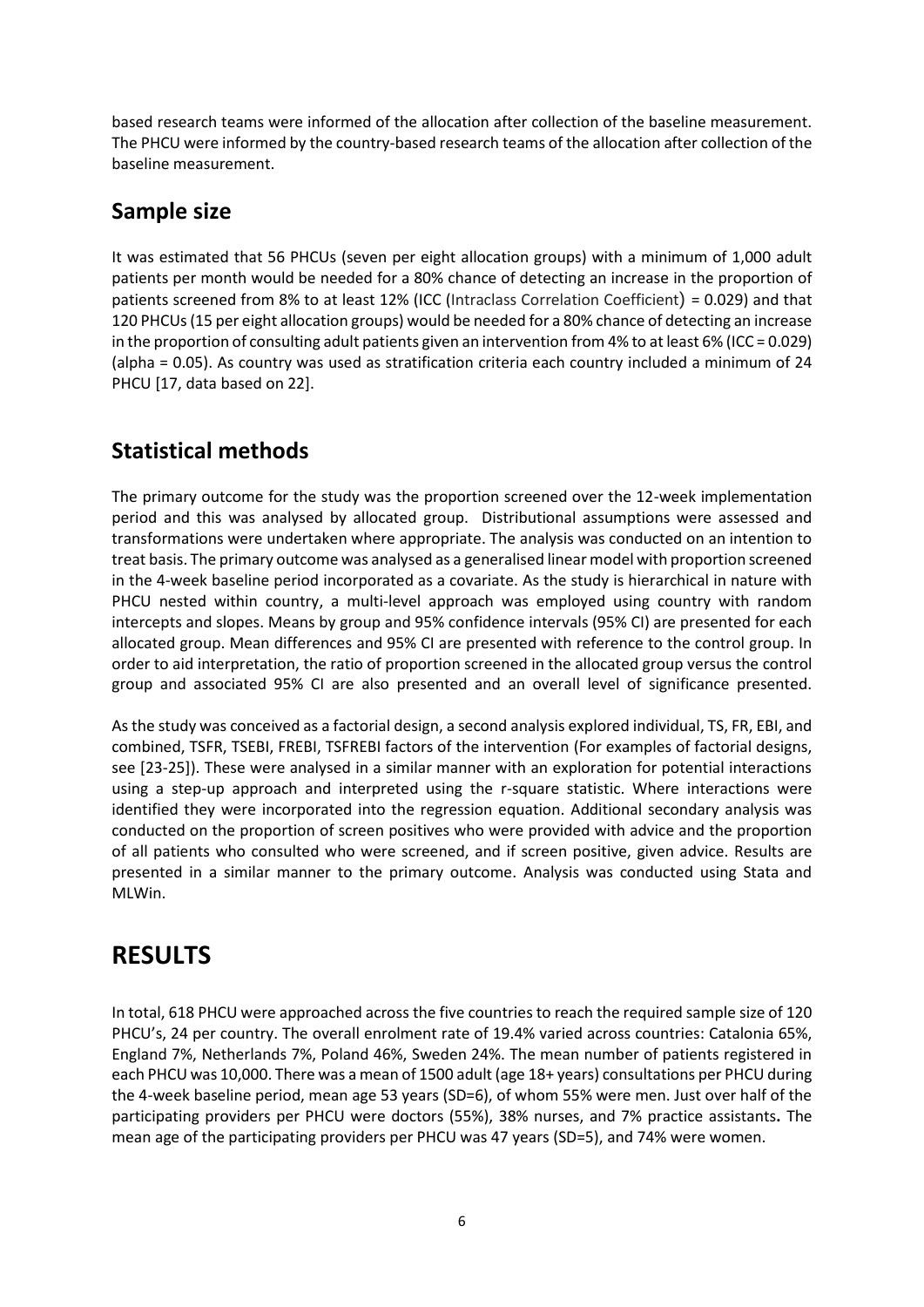During the 4-week baseline period, the mean proportion of eligible patients screened per PHCU was 0.059 (95%CI 0.034 to 0.084); the mean proportion of screen positives advised per PHCU was 0.737 (95% CI 0.606 to 0.868); and the mean proportion consulting adult patients given an intervention per PHCU was 0.011 (95%CI 0.005 to 0.017). Table 1 shows the mean and standard error of proportion screened, advised and intervened over the 4-week baseline and 12-week implementation periods. Table 2 illustrates that the proportion of patients screened, advised and intervened generally dropped off for most allocation groups during the 12-week implementation period.

Table 3 shows the mean proportion screened during the 12-week implementation period by allocated group. Significant effects were observed for the TS, TSFR and TSFREBI groups compared to the control group and in all cases the effect favoured the intervention group over the control. Table 4 shows that a similar effect was observed for these groups for the proportion of screen positives receiving advice but no significant effects were observed for the proportion receiving an intervention (proportion of consulting adult patients given an intervention (screening and advice to screen positives)).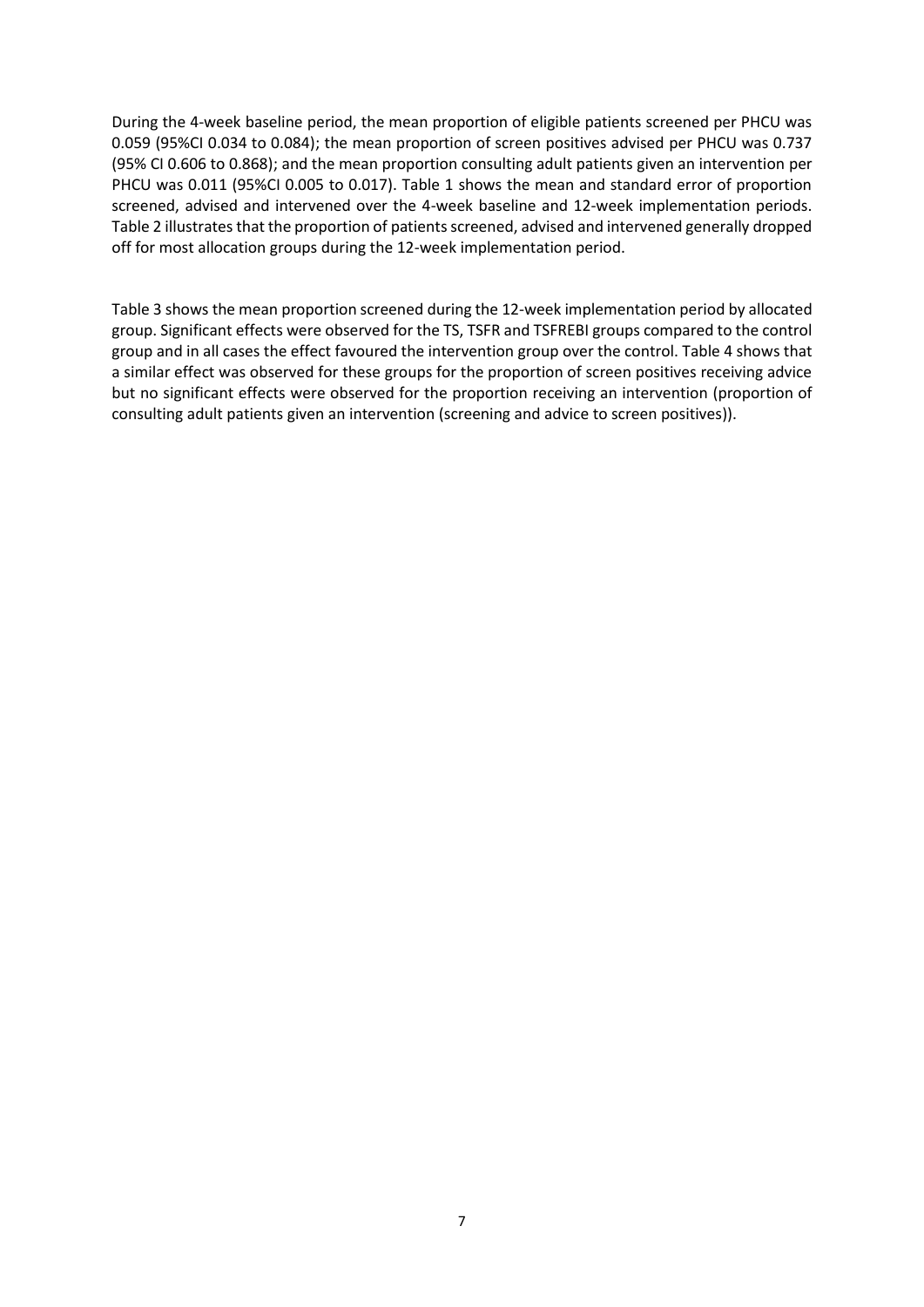|                  | Mean proportion (SE)* |                        |
|------------------|-----------------------|------------------------|
|                  | <b>Baseline</b>       | 12-week implementation |
|                  |                       |                        |
| <b>Screen</b>    |                       |                        |
| Control          | 0.0681(0.0212)        | 0.0349(0.0064)         |
| TS               | 0.0676(0.0125)        | 0.0548(0.0122)         |
| <b>FR</b>        | 0.0667(0.0136)        | 0.1182(0.0322)         |
| EBI              | 0.0970(0.0231)        | 0.0574(0.0139)         |
| $TS+FR$          | 0.0524(0.0095)        | 0.1758(0.0557)         |
| TS+EBI           | 0.0452(0.0124)        | 0.0367(0.0106)         |
| FR+EBI           | 0.0587(0.0183)        | 0.0659(0.0188)         |
| TS+FR+EBI        | 0.0568(0.0141)        | 0.0786(0.0151)         |
|                  |                       |                        |
| <b>Advice</b>    |                       |                        |
| Control          | 0.7961(0.0517)        | 0.6270(0.0820)         |
| <b>TS</b>        | 0.7921 (0.0712)       | 0.8743 (0.0364)        |
| <b>FR</b>        | 0.6824 (0.0796)       | 0.8288 (0.0516)        |
| EBI              | 0.6925(0.0802)        | 0.8062(0.0596)         |
| TS+FR            | 0.7520 (0.0943)       | 0.9048(0.0356)         |
| TS+EBI           | 0.7728(0.0617)        | 0.7960 (0.0926)        |
| FR+EBI           | 0.7564(0.0964)        | 0.7627(0.0790)         |
| TS+FR+EBI        | 0.6628(0.0661)        | 0.8626(0.0304)         |
|                  |                       |                        |
| <b>Intervene</b> |                       |                        |
| Control          | 0.0134(0.0035)        | 0.0056(0.0013)         |
| <b>TS</b>        | 0.0149(0.0044)        | 0.0108(0.0035)         |
| <b>FR</b>        | 0.0097(0.0018)        | 0.0180(0.0044)         |
| EBI              | 0.0167(0.0035)        | 0.0098(0.0021)         |
| $TS+FR$          | 0.0125(0.0033)        | 0.0346 (0.0098)        |
| TS+EBI           | 0.0128(0.0028)        | 0.0091(0.0022)         |
| FR+EBI           | 0.0121(0.0039)        | 0.0078(0.0018)         |
| TS+FR+EBI        | 0.0071(0.0017)        | 0.0154(0.0029)         |
|                  |                       |                        |

**Table 1: Mean proportion and standard error of those screened, advised and intervened during 4 week baseline period and 12-week implementation period by allocated group.**

\* N=15 for all groups, with the following exceptions:

Screen, 12-week, FR=14 (one PHCU dropped out)

Advice, baseline, TSeBI=11; Control, TSFR=13; TS, eBI, FReBI, TSFReBI=14 (when proportion screened=0, proportion advised cannot be calculated)

Advice, 12-week, FR=14 (one PHCU dropped out)

Intervene, 12-week, FR=14 (one PHCU dropped out)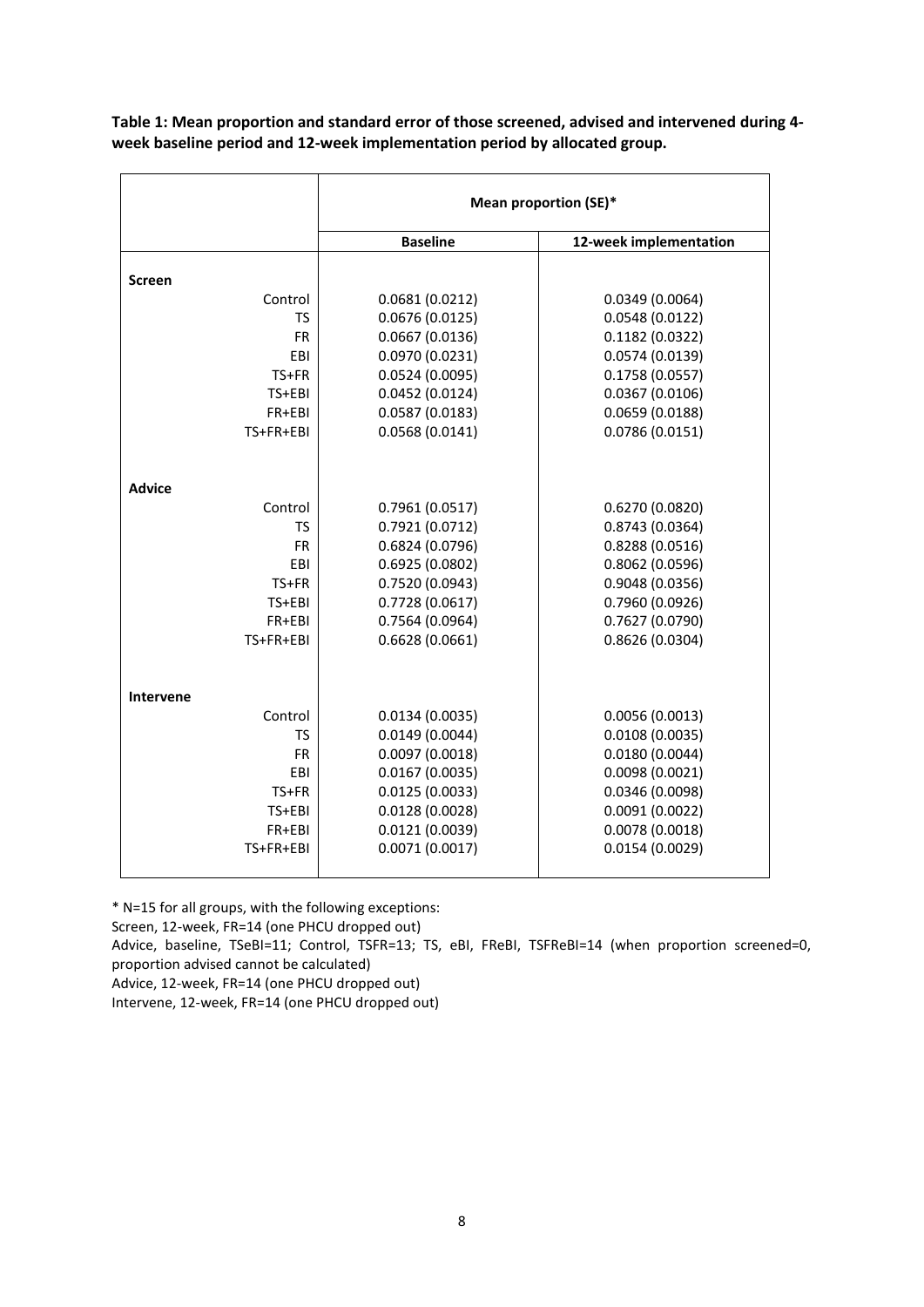|                  |           | <b>Mean proportion (SE)</b> |                                        |                  |
|------------------|-----------|-----------------------------|----------------------------------------|------------------|
|                  |           |                             | Weeks of 12-week implementation period |                  |
|                  |           | $1 - 4$                     | $5 - 8$                                | $9 - 12$         |
| <b>Screen</b>    |           |                             |                                        |                  |
|                  | Control   | 0.0388(0.00716)             | 0.0344(0.00720)                        | 0.0256 (0.00573) |
|                  | <b>TS</b> | 0.0640(0.01409)             | 0.0553(0.01338)                        | 0.0491 (0.00989) |
|                  | FR        | 0.1428 (0.04558)            | 0.1119(0.03378)                        | 0.0999 (0.02403) |
|                  | EBI       | 0.0718(0.01931)             | 0.0574(0.01045)                        | 0.0515(0.01405)  |
|                  | TS+FR     | 0.1905 (0.05974)            | 0.1541(0.04246)                        | 0.1503(0.04557)  |
|                  | TS+eBI    | 0.0493(0.01126)             | 0.0406 (0.01042)                       | 0.0371 (0.00771) |
|                  | FR+eBI    | 0.1035(0.02756)             | 0.0504(0.01310)                        | 0.0521(0.01791)  |
|                  | TS+FR+eBI | 0.1390(0.04531)             | 0.0761(0.01413)                        | 0.0697(0.01339)  |
| <b>Advice</b>    |           |                             |                                        |                  |
|                  | Control   | 0.7147(0.08130)             | 0.7124(0.08246)                        | 0.5851(0.10382)  |
|                  | <b>TS</b> | 0.8850 (0.03129)            | 0.8379 (0.04846)                       | 0.8797(0.05458)  |
|                  | FR        | 0.8610 (0.03788)            | 0.8692 (0.05882)                       | 0.7561(0.07170)  |
|                  | EBI       | 0.7886 (0.06196)            | 0.8188(0.06933)                        | 0.8046 (0.06362) |
|                  | TS+FR     | 0.9253 (0.02497)            | 0.8925 (0.03735)                       | 0.8603(0.06547)  |
|                  | TS+eBI    | 0.7940 (0.08886)            | 0.8239 (0.07955)                       | 0.8891 (0.04522) |
|                  | FR+eBI    | 0.7786 (0.07417)            | 0.7686 (0.08424)                       | 0.8404 (0.06984) |
|                  | TS+FR+eBI | 0.8747(0.03319)             | 0.8796 (0.03597)                       | 0.8466 (0.03991) |
| <b>Intervene</b> |           |                             |                                        |                  |
|                  | Control   | 0.0071(0.00164)             | 0.0056 (0.00107)                       | 0.0040(0.00141)  |
|                  | TS        | 0.0134(0.00322)             | 0.0125(0.00459)                        | 0.0100(0.00325)  |
|                  | FR        | 0.0184(0.00440)             | 0.0177(0.00473)                        | 0.0178(0.00514)  |
|                  | EBI       | 0.0115(0.00283)             | 0.0087(0.00139)                        | 0.0093(0.00247)  |
|                  | TS+FR     | 0.0384(0.01158)             | 0.0304(0.00765)                        | 0.0274 (0.00720) |
|                  | TS+eBI    | 0.0118(0.00297)             | 0.0080(0.00182)                        | 0.0084(0.00219)  |
|                  | FR+eBI    | 0.0134(0.00332)             | 0.0063(0.00125)                        | 0.0060(0.00180)  |
|                  | TS+FR+eBI | 0.0246 (0.00547)            | 0.0142(0.00312)                        | 0.0103(0.00203)  |

**Table 2: Mean proportion and standard error of those screened, advised and intervened during weeks 1-4, 5-8 and 9-12 of 12-week implementation period by allocated group.**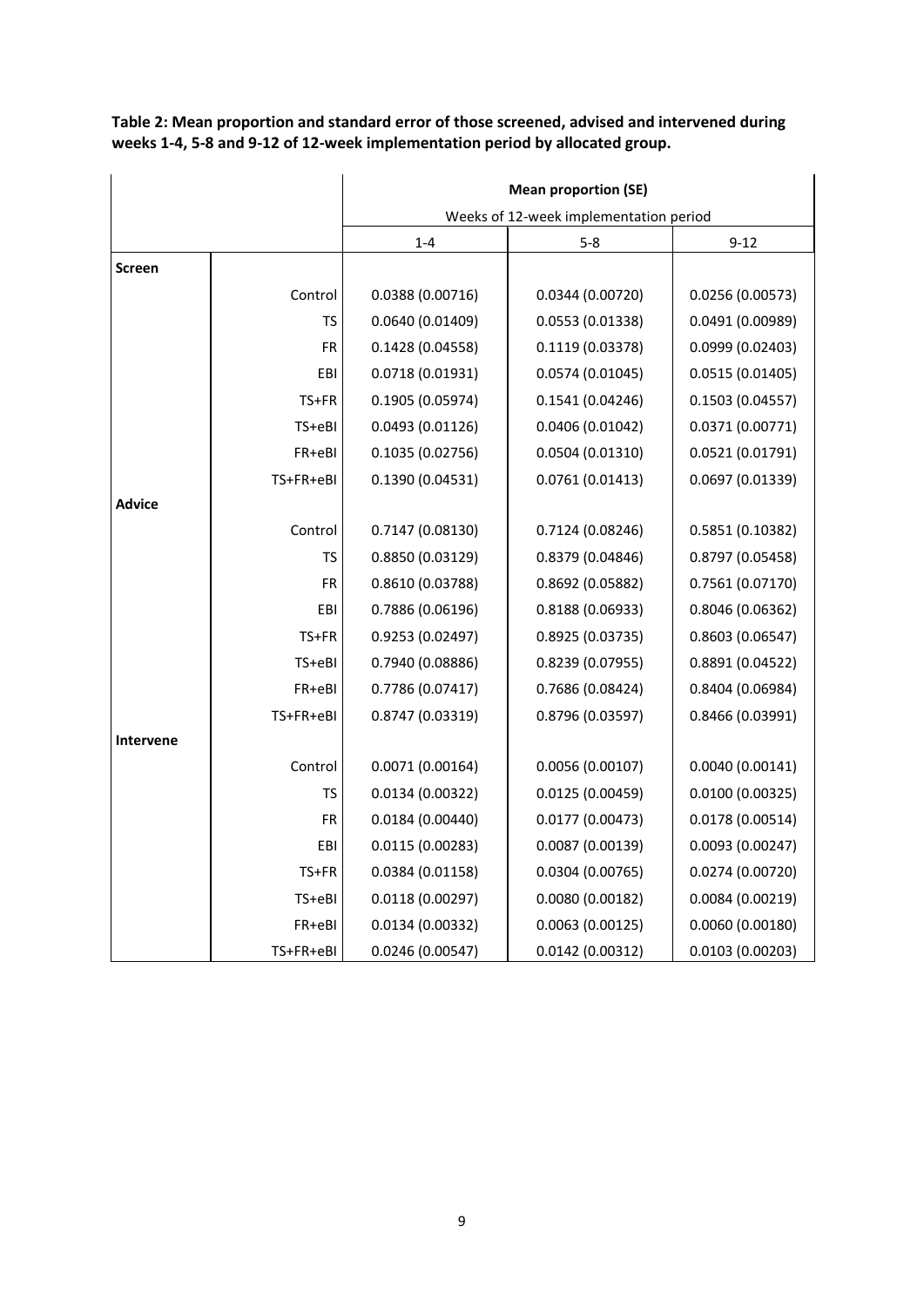**Table 3: Mean natural log of proportion screened during 12-week implementation period, mean difference versus control (95% CI), ratio versus control (95% CI) and significance value by allocated group.**

|           | <b>Mean during 12-week</b><br>implementation period<br>(95% CI) | Difference versus control<br>(95% CI) | Ratio versus control<br>(95% CI) | Sig.    |
|-----------|-----------------------------------------------------------------|---------------------------------------|----------------------------------|---------|
| Control   | $-3.589$ ( $-4.493$ ; $-2.686$ )                                |                                       | 1.00                             |         |
| TS.       | $-3.233(-4.136; -2.330)$                                        | $0.357 (-0.098; 0.812)$               | 1.43(0.37; 2.25)                 | 0.123   |
|           |                                                                 |                                       |                                  |         |
| FR.       | $-2.732$ ( $-3.636$ ; $-1.827$ )                                | 0.858(0.392; 1.324)                   | 2.36(1.48; 3.76)                 | < 0.001 |
| EBI       | $-3.389$ ( $-4.292$ ; $-2.485$ )                                | $0.201$ ( $-0.260$ ; $0.662$ )        | 1.22 (0.77; 1.94)                | 0.390   |
| TS+FR     | $-2.238(-3.141,-1.335)$                                         | 1.351 (0.897; 1.805)                  | 3.86(2.45; 6.08)                 | < 0.001 |
| TS+EBI    | $-3.379$ ( $-4.283$ ; $-2.475$ )                                | $0.210$ (-0.245; 0.666)               | 1.23 (0.78; 1.95)                | 0.362   |
| FR+EBI    | $-3.248$ ( $-4.151$ ; $-2.345$ )                                | $0.342$ (-0.112; 0.795)               | 1.41(0.89; 2.21)                 | 0.139   |
| TS+FR+EBI | $-2.604$ ( $-3.507$ ; $-1.701$ )                                | 0.986(0.532; 1.439)                   | 2.68 (1.70; 4.22)                | < 0.001 |
|           |                                                                 |                                       |                                  |         |

**Table 4: Mean natural log of proportion advised and given intervention during 12-week implementation period, mean difference versus control (95% CI), ratio versus control (95% CI) and significance value by allocated group.**

|                     | <b>Mean during 12-week</b><br>implementation period<br>(95% CI) | <b>Difference versus</b><br>control<br>(95% CI) | Ratio versus control<br>(95% CI) | Sig.    |
|---------------------|-----------------------------------------------------------------|-------------------------------------------------|----------------------------------|---------|
| <b>Advice</b>       |                                                                 |                                                 |                                  |         |
| Control             | $-5.362$ ( $-6.010$ ; $-4.714$ )                                |                                                 | 1.00                             |         |
| <b>TS</b>           | $-4.773$ ( $-5.422$ ; $-4.125$ )                                | 0.588(0.149; 1.028)                             | 1.80 (1.16; 2.80)                | 0.009   |
| <b>FR</b>           | $-4.453$ ( $-5.104$ ; $-3.802$ )                                | 0.909(0.461; 1.356)                             | 2.48 (1.59; 3.88)                | < 0.001 |
| EBI                 | $-4.877$ ( $-5.526$ ; $-4.228$ )                                | 0.485(0.044; 0.925)                             | 1.62 (1.04; 2.52)                | 0.031   |
| TS+FR               | $-3.808$ ( $-4.456$ ; $-3.160$ )                                | 1.554 (1.114; 1.994)                            | 4.73 (3.05; 7.34)                | < 0.001 |
| TS+EBI              | $-4.926$ ( $-5.574$ ; $-4.227$ )                                | $0.436$ (-0.004; 0.876)                         | 1.55 (0.99; 2.40)                | 0.052   |
| FR+EBI              | $-4.887$ ( $-5.536$ ; $-4.239$ )                                | 0.474 (0.034; 0.915)                            | 1.61(1.03; 2.50)                 | 0.035   |
| TS+FR+EBI           | $-4.183$ ( $-4.813$ ; $-3.534$ )                                | 1.179 (0.738; 1.620)                            | 3.25 (2.09; 5.05)                | < 0.001 |
| <b>Intervention</b> |                                                                 |                                                 |                                  |         |
| Control             | $-0.951$ ( $-1.559$ ; $-0.344$ )                                |                                                 | 1.00                             |         |
| TS                  | $-0.146$ ( $-0.729$ ; 0.436)                                    | $0.805$ (-0.037; 1.647)                         | 2.24 (0.96; 5.19)                | 0.061   |
| <b>FR</b>           | $-0.227$ $(-0.810; 0.356)$                                      | $0.725$ (-0.116; 1.566)                         | 2.06 (0.89; 4.79)                | 0.091   |
| EBI                 | $-0.266$ ( $-0.850$ ; 0.317)                                    | $0.685$ (-0.159; 1.529)                         | 1.98 (0.85; 4.61)                | 0.110   |
| $TS+FR$             | $-0.114 (-0.720; 0.491)$                                        | $0.837$ (-0.022; 1.697)                         | 2.31 (0.98; 5.46)                | 0.056   |
| TS+EBI              | $-0.761$ $(-1.420; -0.101)$                                     | $0.191$ (-0.703; 1.084)                         | 1.21 (0.50; 2.96)                | 0.673   |
| FR+EBI              | $-0.725$ ( $-1.312$ ; $-0.138$ )                                | $0.227 (-0.622; 1.076)$                         | 1.25 (0.54; 2.93)                | 0.598   |
| TS+FR+EBI           | $-0.154$ ( $-0.738$ ; 0.429)                                    | $0.797$ (-0.044; 1.638)                         | 2.22 (0.96; 5.14)                | 0.063   |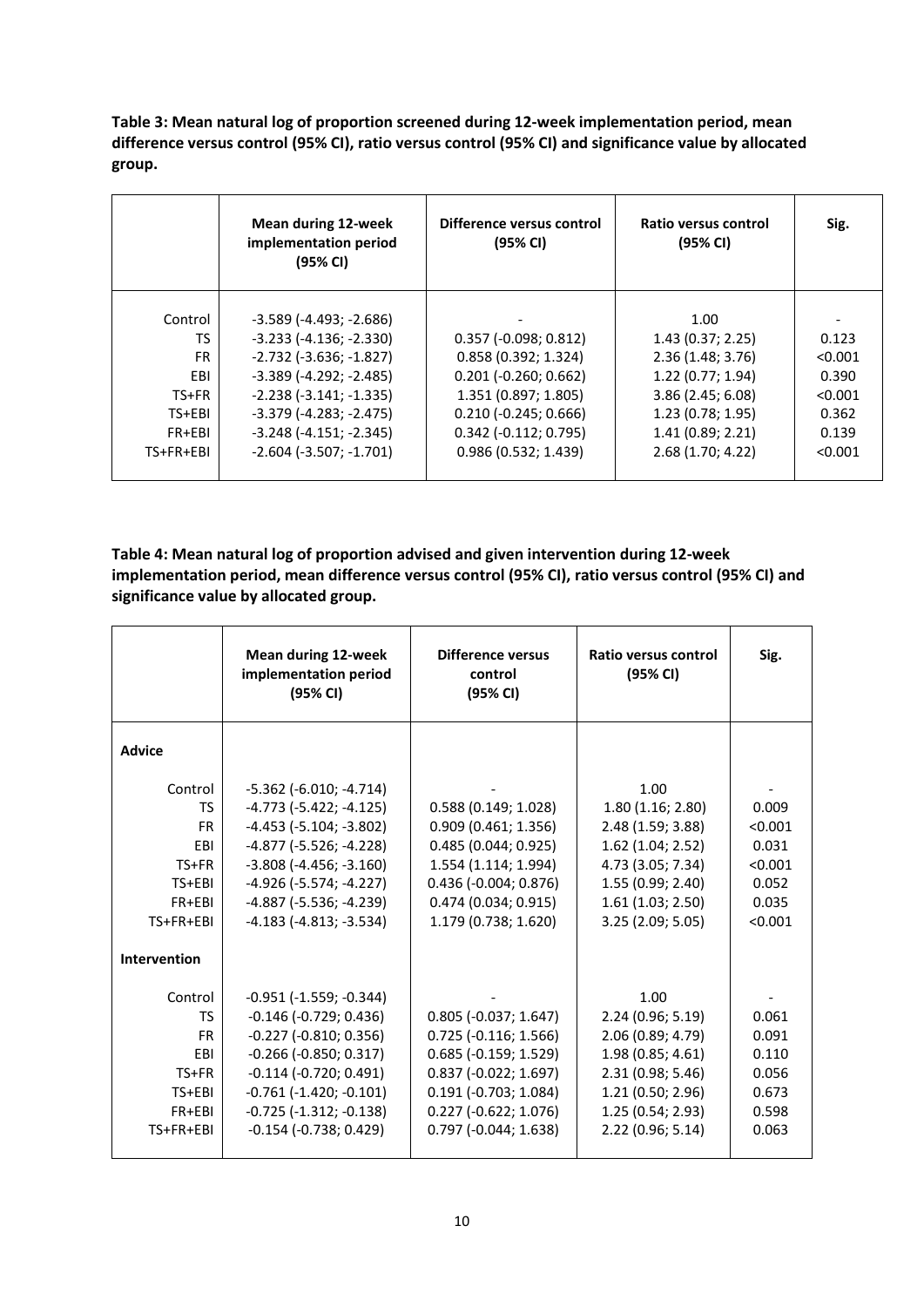Based on the factorial design, the absence or presence of different elements of the intervention was explored in relation to the primary and secondary outcomes. Significant positive effects were observed for the proportion screened for those interventions involving TS, FR, TSFR and TSFREBI (table 5). No effects were observed in terms of the proportion of screen positives given advice during the 12-week implementation period (table 6). In terms of the proportion receiving an intervention, significant positive effects were observed for TS, FR, TSFR and TSFREBI, table 7.

|                | <b>Mean during 12-week</b><br>implementation period<br>(95% CI) | Difference versus<br>absent<br>(95% CI) | Ratio versus absent<br>(95% CI) | Sig.    |
|----------------|-----------------------------------------------------------------|-----------------------------------------|---------------------------------|---------|
| <b>TS</b>      |                                                                 |                                         |                                 |         |
| Absent         | $-3.253$ $(-4.180; -2.325)$                                     |                                         | 1.00                            |         |
| Present        | $-2.859$ ( $-3.786$ ; $-1.932$ )                                | 0.394(0.120; 0.667)                     | 1.48(1.13; 1.95)                | 0.05    |
| <b>FR</b>      |                                                                 |                                         |                                 |         |
| Absent         | $-3.398$ ( $-4.306$ ; $-2.489$ )                                |                                         | 1.00                            |         |
| Present        | $-2.705$ ( $-3.613$ ; $-1.796$ )                                | 0.693(0.444; 0.942)                     | 2.00 (1.56; 2.56)               | < 0.001 |
| <b>EBI</b>     |                                                                 |                                         |                                 |         |
| Absent         | $-2.951$ ( $-3.852$ ; $-2.050$ )                                |                                         | 1.00                            |         |
| Present        | $-3.155$ ( $-4.056$ ; $-2.255$ )                                | $-0.204$ ( $-0.483$ ; 0.075)            | $0.82$ (0.62; 1.08)             | 0.150   |
| <b>TSFR</b>    |                                                                 |                                         |                                 |         |
| Absent         | $-3.269$ ( $-4.196$ ; $-2.342$ )                                |                                         | 1.00                            |         |
| Present        | $-2.418$ ( $-3.342$ ; $-1.494$ )                                | 0.851(0.569; 1.133)                     | 2.34(1.77; 3.10)                | < 0.001 |
| <b>TSEBI</b>   |                                                                 |                                         |                                 |         |
| Absent         | $-3.076$ ( $-3.990$ ; $-2.162$ )                                |                                         | 1.00                            |         |
| Present        | $-2.998$ ( $-3.899$ ; $-2.077$ )                                | $0.088 (-0.240; 0.417)$                 | 1.09(0.77; 1.52)                | 0.596   |
| <b>FREBI</b>   |                                                                 |                                         |                                 |         |
| Absent         | $-3.098$ ( $-4.013$ ; $-2.183$ )                                |                                         | 1.00                            |         |
| Present        | $-2.924$ ( $-3.836$ ; $-2.012$ )                                | $0.174$ (-0.149; 0.498)                 | 1.19 (0.86; 1.64)               | 0.287   |
| <b>TSFREBI</b> |                                                                 |                                         |                                 |         |
| Absent         | $-3.119$ ( $-4.037$ ; $-2.202$ )                                |                                         | 1.00                            |         |
| Present        | $-2.601$ $(-3.525; -1.677)$                                     | 0.518(0.106; 0.930)                     | 1.68(1.11; 2.53)                | 0.014   |

#### **Table 5: Mean natural log of proportion screened during 12-week implementation period, mean difference (95% CI), ratio (95% CI) and significance value by presence or absence of factor.**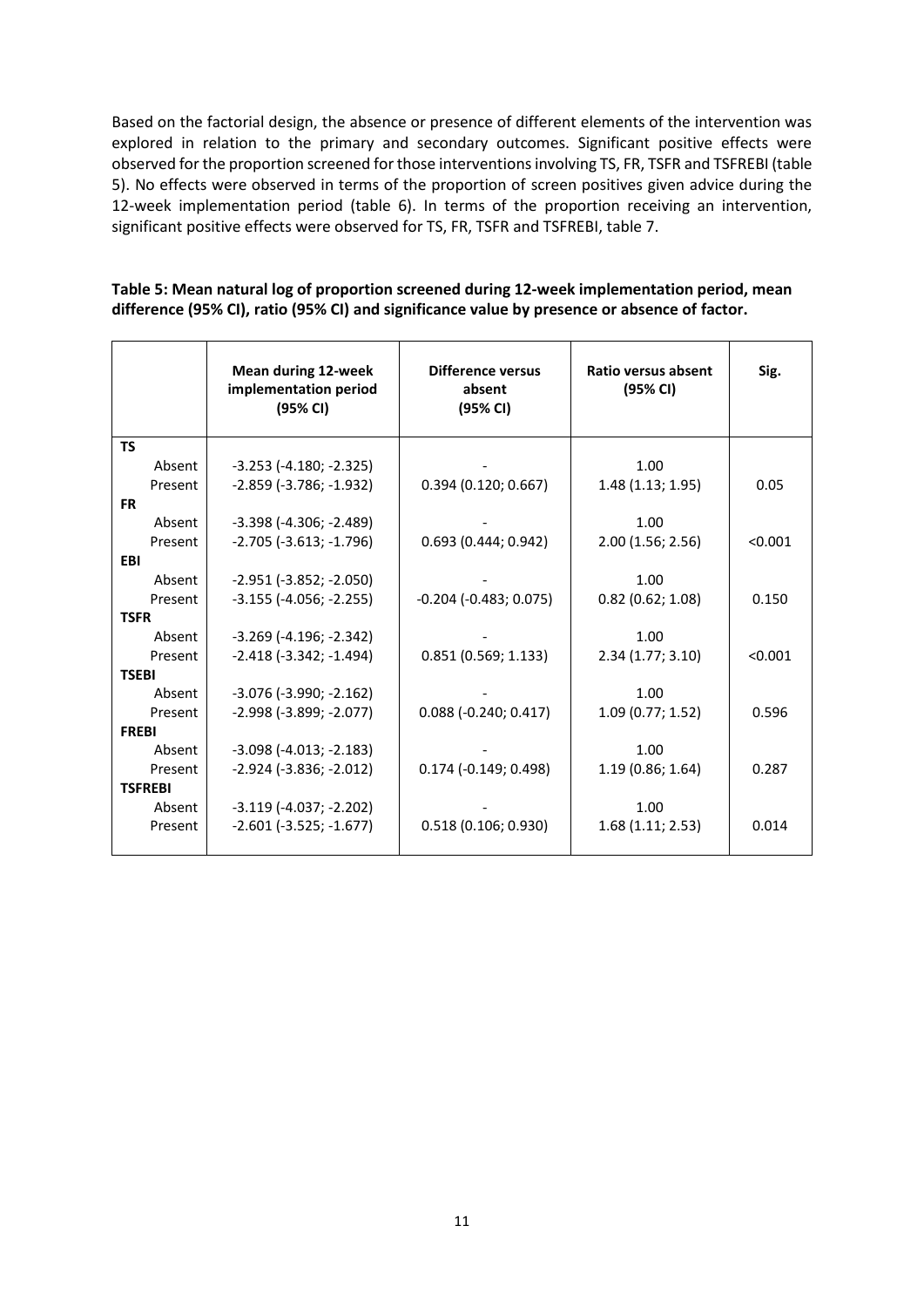**Table 6: Mean natural log of proportion given brief advice during 12-week implementation period, mean difference (95% CI), ratio (95% CI) and significance value by presence or absence of factor.**

|                | <b>Mean during 12-week</b><br>implementation period<br>(95% CI) | <b>Difference versus</b><br>absent<br>(95% CI) | <b>Ratio versus absent</b><br>(95% CI) | Sig.  |
|----------------|-----------------------------------------------------------------|------------------------------------------------|----------------------------------------|-------|
| <b>TS</b>      |                                                                 |                                                |                                        |       |
| Absent         | $-0.536$ ( $-0.839$ ; $-0.232$ )                                |                                                | 1.00                                   |       |
| Present        | $-0.270$ ( $-0.582$ ; 0.043)                                    | $0.266$ (-0.170; 0.701)                        | 1.30(0.18; 2.02)                       | 0.229 |
| <b>FR</b>      |                                                                 |                                                |                                        |       |
| Absent         | $-0.509$ $(-0.823; -0.196)$                                     |                                                | 1.00                                   |       |
| Present        | $-0.309$ $(-0.614; -0.004)$                                     | $0.200$ (-0.238; 0.638)                        | 1.22 (0.79; 1.89)                      | 0.367 |
| <b>EBI</b>     |                                                                 |                                                |                                        |       |
| Absent         | $-0.352$ ( $-0.661$ ; $-0.044$ )                                |                                                | 1.00                                   |       |
| Present        | $-0.461$ $(-0.772; -0.150)$                                     | $-0.109$ $(-0.547; 0.329)$                     | 0.90(0.58; 1.43)                       | 0.624 |
| <b>TSFR</b>    |                                                                 |                                                |                                        |       |
| Absent         | $-0.498$ ( $-0.749$ ; $-0.247$ )                                |                                                | 1.00                                   |       |
| Present        | $-0.135$ $(-0.567; 0.297)$                                      | $0.363$ (-0.137; 0.862)                        | 1.44 (0.87; 2.37)                      | 0.153 |
| <b>TSEBI</b>   |                                                                 |                                                |                                        |       |
| Absent         | $-0.402$ ( $-0.653$ ; $-0.152$ )                                |                                                | 1.00                                   |       |
| Present        | $-0.419$ $(-0.873; 0.035)$                                      | $-0.017$ ( $-0.536$ ; 0.503)                   | 0.98(0.58; 1.65)                       | 0.950 |
| <b>FREBI</b>   |                                                                 |                                                |                                        |       |
| Absent         | $-0.394$ ( $-0.649$ ; $-0.139$ )                                |                                                | 1.00                                   |       |
| Present        | $-0.442$ ( $-0.870$ ; $-0.013$ )                                | $-0.048$ ( $-0.547$ ; 0.452)                   | 0.95(0.58; 1.57)                       | 0.850 |
| <b>TSFREBI</b> |                                                                 |                                                |                                        |       |
| Absent         | $-0.445$ ( $-0.679$ ; $-0.210$ )                                |                                                | 1.00                                   |       |
| Present        | $-0.153$ $(-0.756; 0.451)$                                      | $0.292$ (-0.356; 0.939)                        | 1.34(0.70; 2.56)                       | 0.374 |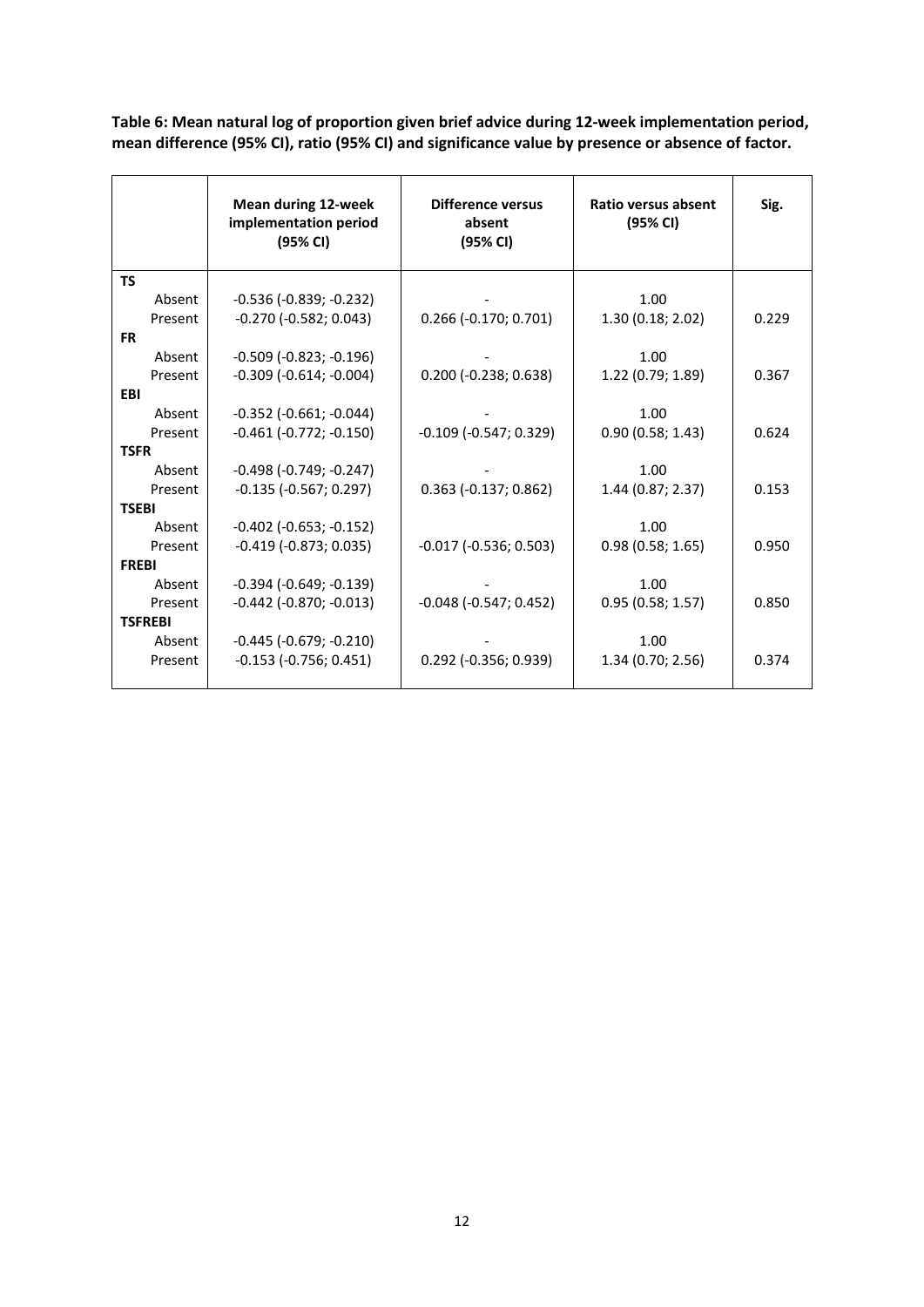**Table 7: Mean natural log of proportion given alcohol intervention during 12-week implementation period, mean difference (95% CI), ratio (95% CI) and significance value by presence or absence of factor.**

|                | <b>Mean during 12-week</b><br>implementation period<br>(95% CI) | Difference versus<br>absent<br>(95% CI) | <b>Ratio versus absent</b><br>(95% CI) | Sig.    |
|----------------|-----------------------------------------------------------------|-----------------------------------------|----------------------------------------|---------|
| <b>TS</b>      |                                                                 |                                         |                                        |         |
| Absent         | $-4.901$ ( $-5.535$ ; $-4.267$ )                                |                                         | 1.00                                   |         |
| Present        | $-4.424$ ( $-5.058$ ; $-3.789$ )                                | 0.477(0.212; 0.743)                     | 1.61(1.24; 2.10)                       | 0.001   |
| <b>FR</b>      |                                                                 |                                         |                                        |         |
| Absent         | $-4.984$ ( $-5.615$ ; $-4.353$ )                                |                                         | 1.00                                   |         |
| Present        | $-4.331$ $(-4.961; -3.700)$                                     | 0.694(0.401; 0.906)                     | 2.00(1.49; 2.47)                       | < 0.001 |
| <b>EBI</b>     |                                                                 |                                         |                                        |         |
| Absent         | $-4.597$ ( $-5.225$ ; $-3.970$ )                                |                                         | 1.00                                   |         |
| Present        | $-4.721$ ( $-5.349$ ; $-4.094$ )                                | $-0.124$ ( $-0.402$ ; 0.154)            | 0.88(0.67; 1.17)                       | 0.380   |
| <b>TSFR</b>    |                                                                 |                                         |                                        |         |
| Absent         | $-4.885$ ( $-5.525$ ; $-4.246$ )                                |                                         | 1.00                                   |         |
| Present        | $-3.993$ ( $-4.634$ ; $-3.352$ )                                | 0.893(0.616; 1.170)                     | 2.44 (1.85; 3.22)                      | < 0.001 |
| <b>TSEBI</b>   |                                                                 |                                         |                                        |         |
| Absent         | $-4.693$ ( $-0.191$ ; 0.454)                                    |                                         | 1.00                                   |         |
| Present        | $-4.561$ ( $-5.198$ ; $-3.925$ )                                | $0.132$ (-0.191; 0.454)                 | 1.14(0.83; 1.74)                       | 0.420   |
| <b>FREBI</b>   |                                                                 |                                         |                                        |         |
| Absent         | $-4.700$ ( $-5.331$ ; $-4.096$ )                                |                                         | 1.00                                   |         |
| Present        | $-4.542$ ( $-5.179$ ; $-3.905$ )                                | $0.158 (-0.164; 0.480)$                 | 1.17(0.85; 1.62)                       | .334    |
| <b>TSFREBI</b> |                                                                 |                                         |                                        |         |
| Absent         | $-4.728$ ( $-5.362$ ; $-4.095$ )                                |                                         | 1.00                                   |         |
| Present        | $-4.188$ ( $-4.856$ ; $-3.520$ )                                | 0.540(0.130; 0.950)                     | 1.72 (1.14; 2.58)                      | 0.010   |
|                |                                                                 |                                         |                                        |         |

Sensitivity analysis suggested the addition of 0.001 to the observed outcome in order to transform the outcomes had no significant impact on the results.

# **Discussion**

### **Overall findings**

During a 4-week baseline measurement period, screening for alcohol consumption was delivered by primary health care providers to just under 6% of adult consultations, with 74% of screen positives given advice. Overall, brief advice for AUDIT-C screen positive patients was delivered by primary health care providers to 11 per 1,000 adult consultations. An AUDIT-C cut-off score of 5 is equivalent to a consumption level of about 20 grams of alcohol per day [26]. Amongst EU citizens aged 15-64 years, 230/1,000 women regularly drink 20 grams of alcohol or more per day and 300/1, 000 men regularly drink 40 grams of alcohol or more per day [27]. Of those screened in the ODHIN study, 330/1000 were AUDIT-C positive; this suggests that only some 3% of those who might benefit from brief advice were receiving it.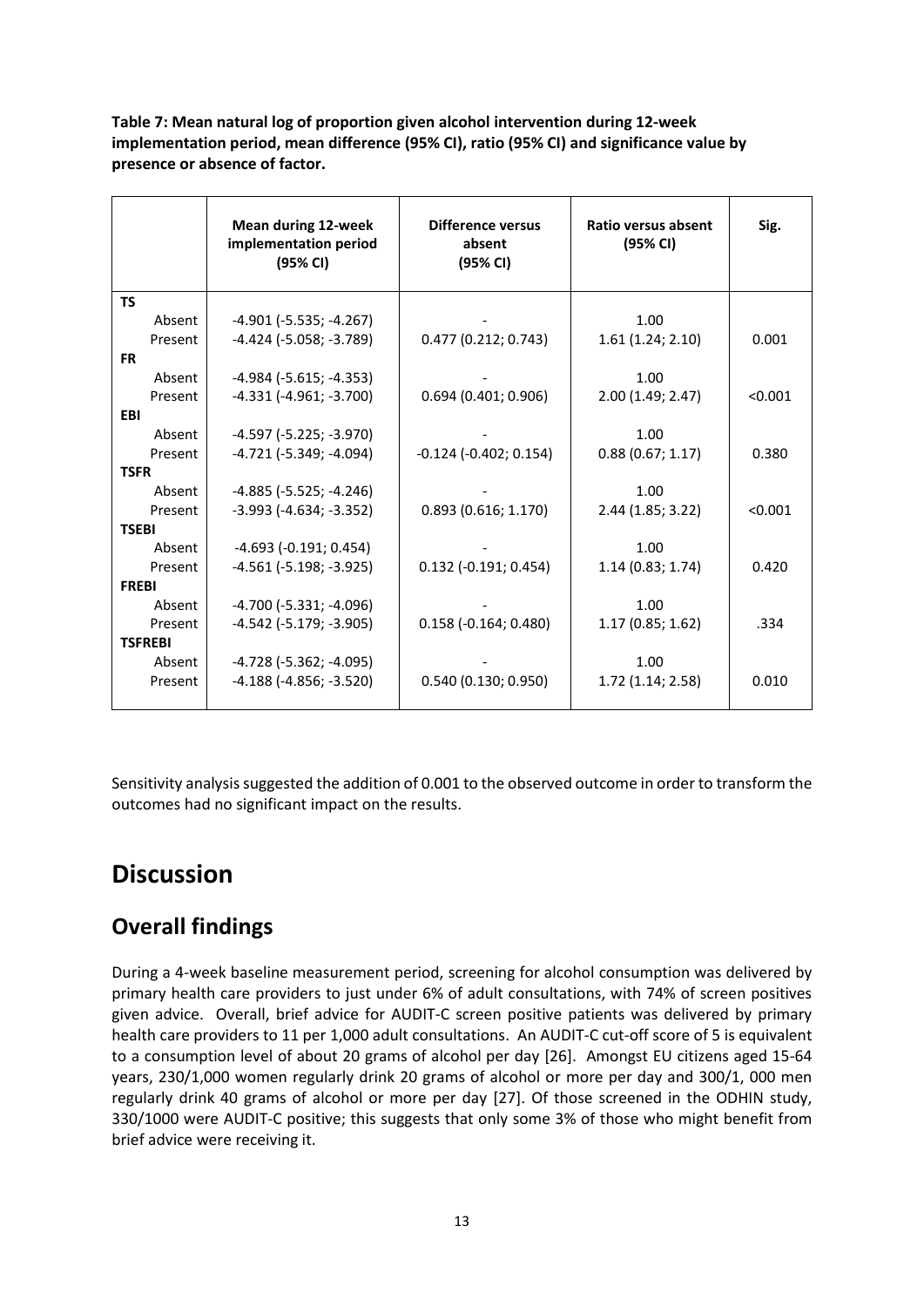We found the provision of training and support and of financial reimbursement led to a higher proportion of consulting adult patients being screened for alcohol consumption. The offer of eBI referral did not impact this proportion. We consider the lack of an impact of eBI due to a lack of familiarization by the providers of eBI, and perhaps lack of trust in its impact. We did not find evidence of extra synergy from combined strategies, compared with single strategies alone.

The proportion of screen positive patients given brief advice was very high at baseline (74%). This is likely to explain our inability to demonstrate an impact of training and support and financial reimbursement in changing the proportion of screen positive patients given brief advice.

#### **Strengths and weaknesses**

One strength of the present study is its factorial design, which ensured that it had sufficient power to detect small changes with a relatively small number of PHCU (120). Another strength of the study is that it was conducted across five different European jurisdictions, with differing health system financing and management structures.

One weakness of the study is that the involved PHCUs were volunteers drawn from administrative or academic registries until the required sample size was achieved. Data is not available to indicate whether or not the volunteer PHCUs were representative of PHCUs in the five countries as a whole. However, we do know that general practitioners in the present study had higher role security (mean 21.59, SD 3.20) when working with drinkers than representative samples of general practitioners from the same countries (mean 20.55, SD 2.94), anova, F=25.4, p<0.001; and, had higher therapeutic commitment when working with drinkers (mean 26.76, SD 4.54) than the representative sample (mean 24.67, SD 4.74), anova, F=57.75, p<0.001 [14]. Role security and therapeutic commitment are measures of attitudes toward working with drinkers, and thus the volunteer PHCUs seem more motivated to working with drinkers than PHCUs from the same country in general.

A second weakness of the present study was that the outcome measures were of provider behaviour, rather than patient outcomes. Another weakness of the study is that the record sheet to measure AUDIT-C included the options for giving advice. In itself, this is an organizational intervention to support provider behaviour that, whilst equal across all intervention groups, probably led to the high advice rates for positive screens (74%). Completion of the record sheet was made by the provider, and the study had no independent check that the advice was actually carried out, or that a screen or advice were done without being registered on the record sheet. Another weakness of the study is the short time span of the implementation period. Resourcing of the study constrained the implementation and analysis period to twelve weeks. During this twelve weeks, as indicated by table 2, the proportion of patients screened, advised and intervened tended to drop off in most allocation groups, suggesting that the impact of the implementation strategies might be quite short-lived. Our study was restricted to adults (aged 18+ years), as the evidence for the effectiveness of primary health care delivered brief advice is much stronger for adults than for adolescents. Thus, we do not know if our interventions would have increased the proportion of adolescents screened and advised.

### **Comparison with other studies**

The impact of training and support is similar to the results of the World Health Organization four country (Australia, Belgium, Catalonia and England) collaborative randomized controlled trial which demonstrated the effectiveness of training and support in promoting screening and Intervention for hazardous and harmful alcohol consumption [22, 28]. In the WHO study, the odds ratios for the impact of high training and support on increasing higher screening proportions (defined as 20% or more) was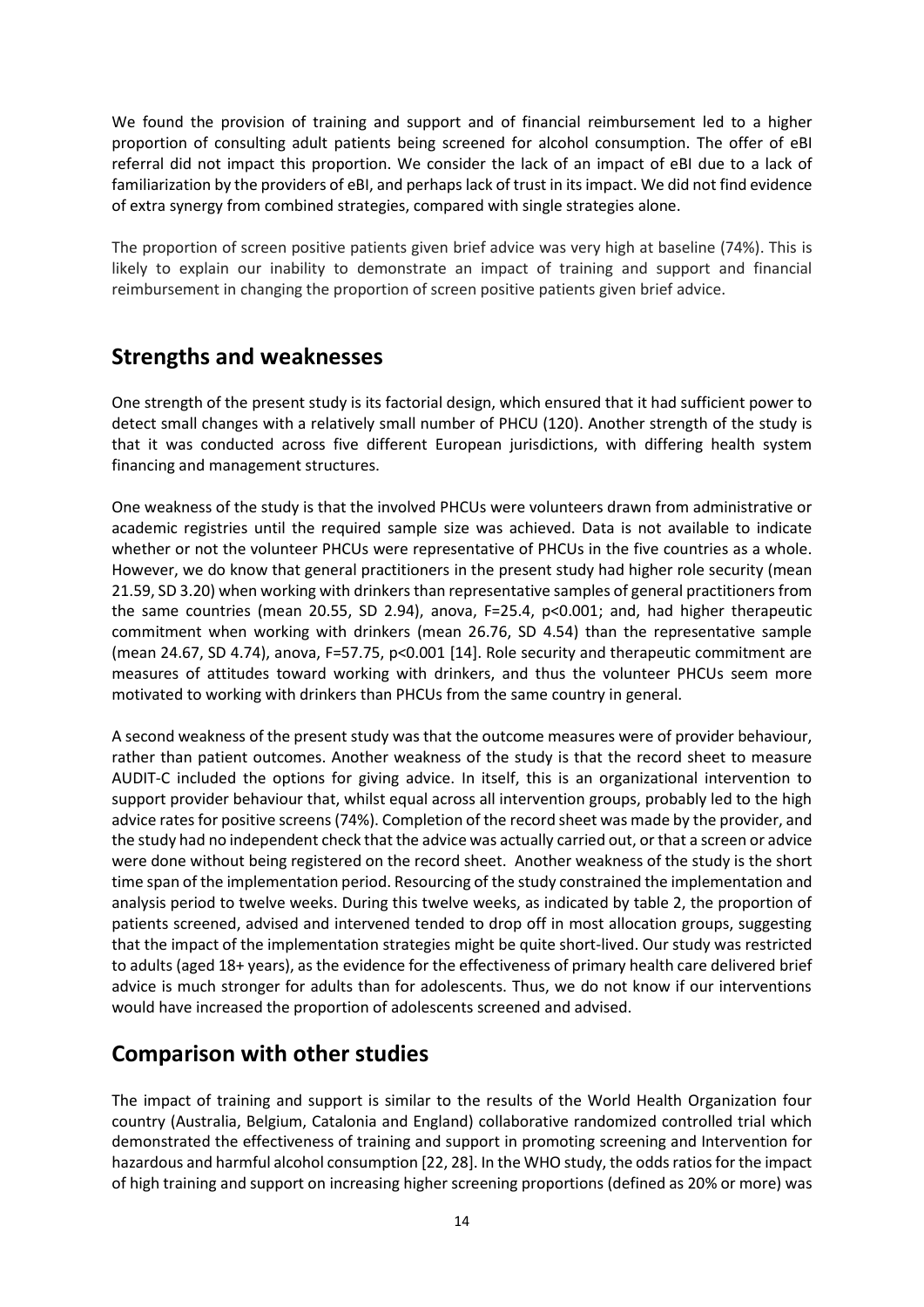2.2 (95% CI=1.3 to 3.1) and on increasing higher intervention proportions (defined as 10% or more) was 2.8 (95% CI = 1.6 to 4.0) [32].

In contrast, a cluster randomized controlled trial in the Netherlands, which investigated the impact of an improvement programme combining professional, organisation, and patient directed activities, failed to find an impact of the intervention on the number of adult patients who received screening and advice [29]. One of the given reasons for failing to find an impact was sub-optimal implementation of the programme due to difficulties in recruiting GPs and in motivating GPs for participation in the tailored parts of the programme.

#### **Implications for service commissioners and policy makers**

The potential of screening and brief advice programmes to improve health (and sometimes to reduce costs) has been shown elsewhere [30-31]. With strong government support for alcohol brief interventions, reinforced by financial and performance management arrangements, guidance and strategic leadership, as well as training, it is possible to increase alcohol screening and brief interventions (see [13, 32-34]).

We included the option of referral to an eBI programme as one of the implementation strategies in the belief that this might encourage higher screening activity, as providers did not then have to deliver a brief advice themselves. The failure of this strategy to impact on any of the outcomes would suggest that providers in this study are not yet ready to refer patients to eBI programmes. Elsewhere, we have shown that providers who more strongly believe that heavy drinking is the drinker's own responsibility report that they are less likely to engage in delivering brief advice [35]. Thus, for the time being, it might be preferable to market eBI programmes directly to drinkers, rather than through their primary health care providers, whilst more studies are undertaken to explore how referral to eBI could be best organized and implemented.

Based on the ODHIN findings, we would recommend that all jurisdictions could consider providing support for alcohol brief advice based on training and guidance, financial and performance management arrangements, and strategic leadership, so as to increase the volume of brief interventions delivered to heavy drinking patients in primary health care.

# **Consort statement**

This paper adheres to the CONSORT 2010 guidelines [36].

# **Acknowledgements**

We thank all participating PHCUs and practitioners for their support with the trial. We thank Steven Teerenstra (Statistician, at the department Health Evidence Radboud university medical centre) who assisted PA, MK and ML in designing the analysis plan for factorial RCT design. We thank Birgit Jansen (research assistant, Scientific Institute for Quality of Healthcare (IQ healthcare), Radboud university medical center) and Paddy Hinsssen (research assistant, Faculty of Health, Medicine and Life Sciences, Maastricht University), for executing many logistic procedures to gather the tally sheets. We thank the Catalan society of Family and Community Medicine, the Catalan Association of Family and Community Nursing and the Alcohol Network of Referents on Alcohol (XaROH) of the Programa Beveu Menys, who collaborated in the implementation of the trial in Catalonia. We thank Sebastián Calero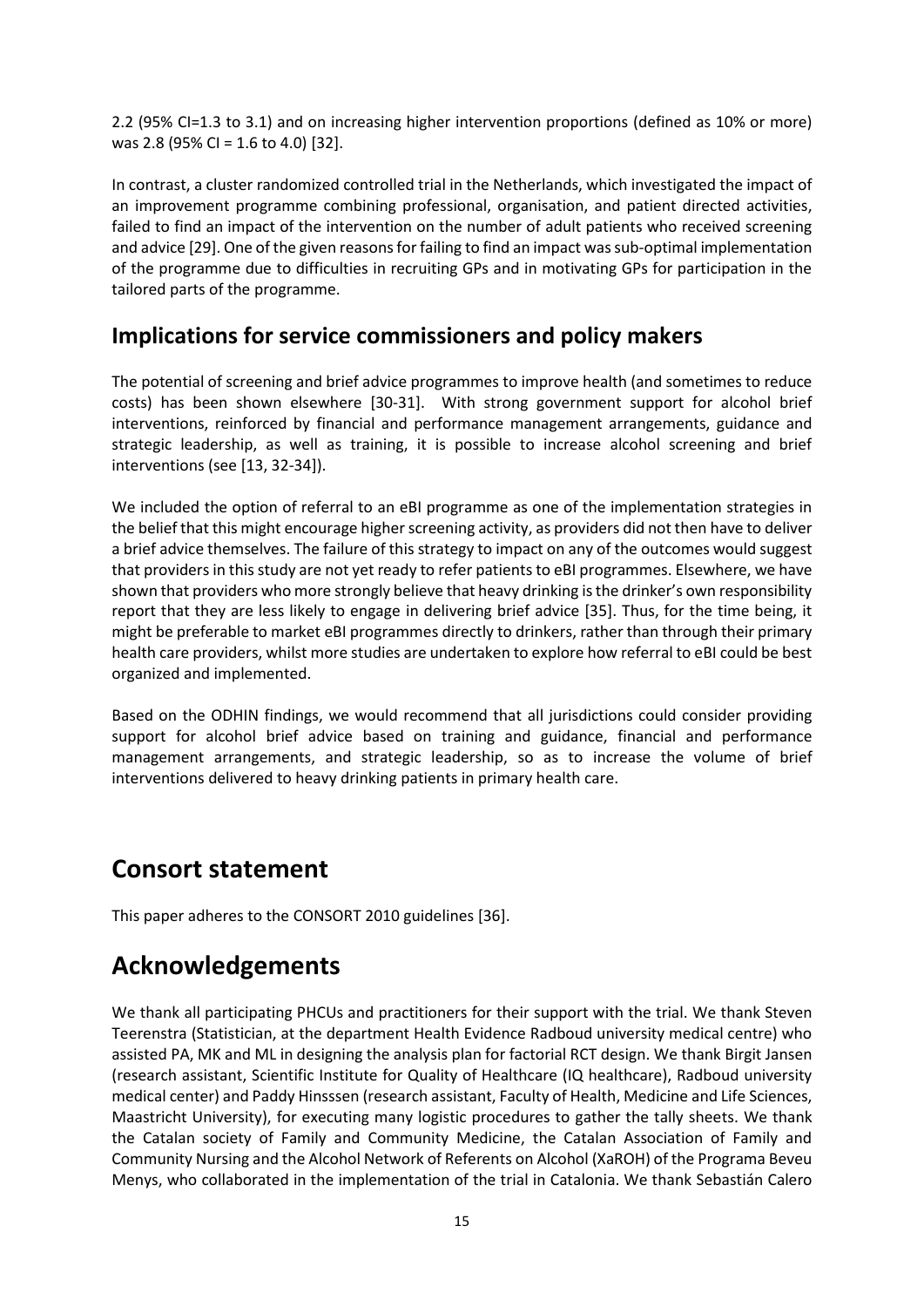from the Catalan Health Institute's Healthcare Issues' Area of Clinical Development, Carmen Olmos and Manuel Iglesias from the eCAP Functional Competences Centre and Manuel Medina, Francesc Fina, Leonardo Méndez and Eduard Hermosilla from the Information system for research development in primary Health care (SIDIAP database) for supporting the Catalan ODHIN team in the adaptation of the electronic medical records (eCAP) and in the data extraction for the trial. The following individuals were part of the WP5 ODHIN group, besides the authors of this manuscript: Trudy van der Weijden (Netherlands) and Michel Wensing (Netherlands).

# **Contributions**

All authors, except PA, were involved in implementing the trial in their jurisdictions. SC and PA undertook the analyses. PA wrote the drafts of the manuscript. All other authors revised the manuscript critically. All authors read and approved the final manuscript.

# **Funding**

The research leading to these results or outcomes has received funding from the European Union's Seventh Framework Programme for research, technological development and demonstration under grant agreement no 259268 – Optimizing delivery of health care intervention (ODHIN). Participant organisations in ODHIN can be seen at: [www.odhinproject.eu.](http://www.odhinproject.eu/) Radboud university medical center received co-funding from The Netherlands Organisation for Health Research and Development (ZonMW, Prevention Program), under Grant Agreement nº 200310017 – ODHIN – Optimizing delivery of healthcare interventions in the Netherlands, according Art.II.17 of the FP7 EC Grant Agreement. Colin Drummond is partly funded by the NIHR Biomedical Research Centre for Mental Health at South London and Maudsley NHS Foundation Trust and King's College London and partly funded by the NIHR Collaborations for Leadership in Applied Health Research and Care South London at King's College Hospital NHS Foundation Trust. The views expressed are those of the author(s) and not necessarily those of the NHS, the NIHR, the Department of Health, or the European Commission. Pomeranian Medical University in Szczecin received co-funding for the ODHIN project from the Polish science financial resources in the years 2012-2014.

# **Competing interests**

All authors have completed the ICMJE uniform disclosure form at www.icmje.org/coi\_disclosure.pdf (available on request from the corresponding author) and declare: no financial relationships with any organisations that might have an interest in the submitted work in the previous three years; no other relationships or activities that could appear to have influenced the submitted work; with the following exceptions: Dr. Gual reports grants and personal fees from Lundbeck, and D&A Pharma, grants from Teva, and personal fees from Abbivie, outside the submitted work. Professor Wallace reports personal fees from Lundbeck, Drinkaware and the Safe Sensible London Partnership. These declarations do not alter our adherence to PLOS ONE policies on sharing data and materials

# **References**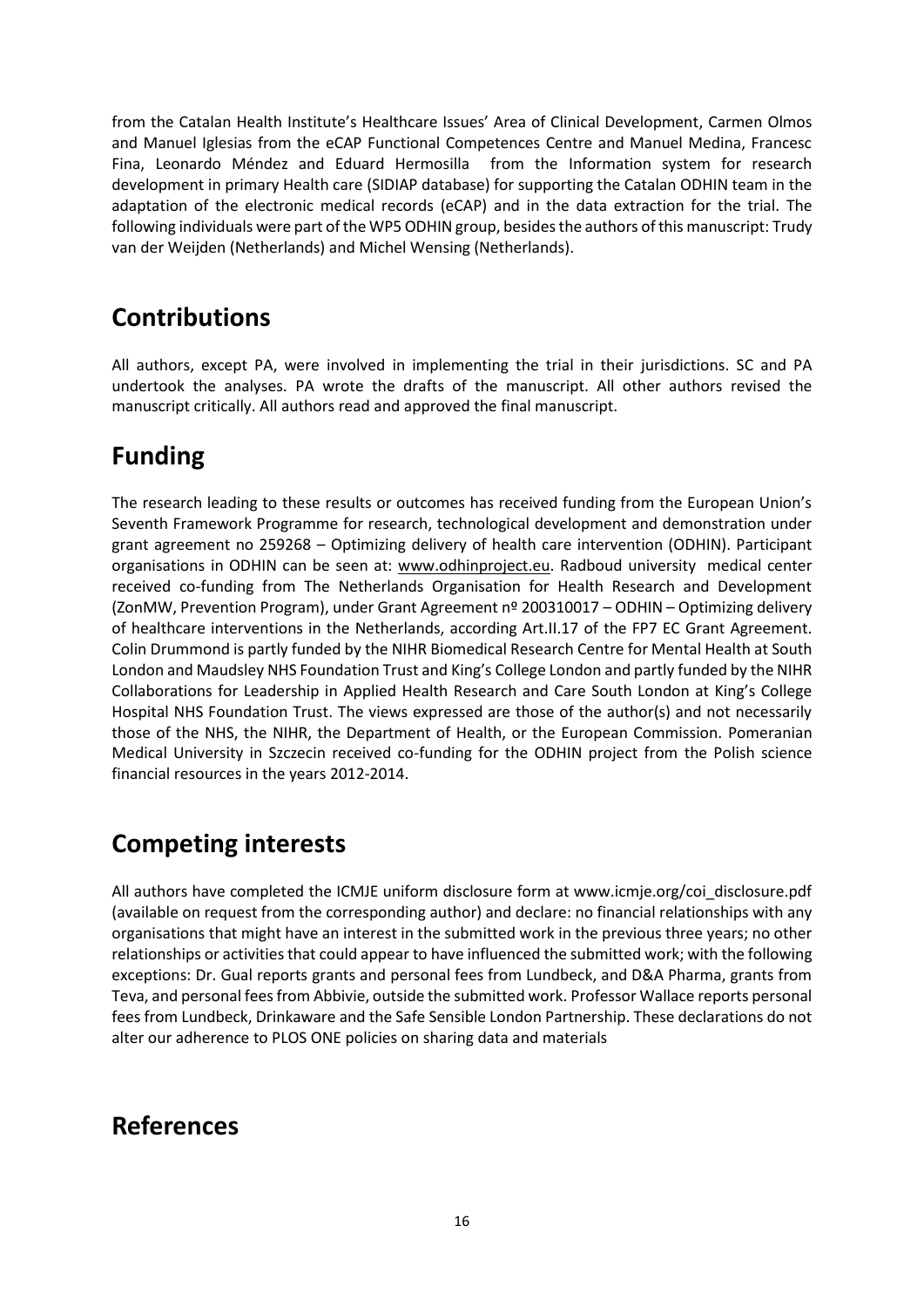- 1. World Health Organization. Global status report on alcohol and health 2014. Geneva: World Health Organization, 2014.
- 2. Roerecke M, Rehm J. Irregular heavy drinking occasions and risk of ischemic heart disease: A systematic review and meta-analysis. Am J Epidemiol. 2010 171:633–44. doi: 10.1093/aje/kwp451.
- 3. GBD 2013 Risk Factors [Collaborators.](http://www.ncbi.nlm.nih.gov/pubmed/?term=GBD%202013%20Risk%20Factors%20Collaborators%5BCorporate%20Author%5D) Global, regional, and national comparative risk assessment of 79 behavioural, environmental and occupational, and metabolic risks or clusters of risks in 188 countries, 1990-2013: a systematic analysis for the Global Burden of Disease Study 2013. *[Lancet](http://www.ncbi.nlm.nih.gov/pubmed/26364544)*. 2015; 386:2287-323..
- 4. Kontis V, Mathers, CD, Rehm J, Stevens G A, Shield K D, Bonita R, et al. Contribution of six risk factors to achieving the "25×25" NCD mortality reduction target. Lancet 2014 http://dx.doi.org/10.1016/ S0140-6736(14)60616-4.
- 5. Emberson JR, Shaper AG, Wannamethee SG et al. Alcohol intake in middle age and risk of cardiovascular disease and mortality: accounting for intake variation over time. Am J Epidemiol 2005 161:856–63.
- 6. Fillmore KM, Kerr WC, Bostrom A. Changes in drinking status, serious illness and mortality. J Stud Alcohol 2003 64:278–85.
- 7. Rehm J, Roerecke, M. Reduction of Drinking in Problem Drinkers and All-Cause Mortality. Alcohol and Alcoholism 2013 Vol. 48, No. 4, pp. 509–513.
- 8. Kaner, EF, Beyer F, Dickinson H, Pienaar E, F FC, Schlesinger C, Heather N, et al. Effectiveness of brief alcohol interventions in primary care populations. *Cochrane Database Syst Rev* 2007, 18(2):CD004148.
- 9. Jonas DE, Garbutt JC, Amick HR, Brown JM, Brownley KA, Council CL, et al. Behavioral counseling after screening for alcohol misuse in primary care: a systematic review and meta-analysis for the U.S. Preventive Services Task Force. Ann Intern Med. 2012;157:645-54. [PMID: 23007881]
- 10. O'Donnell A, Anderson P, Newbury-Birch D, Schulte B, Schmidt C, Reimer J, et al. The impact of brief alcohol interventions in primary healthcare: A systematic review of reviews Alcohol and Alcoholism. 2014;49(1):66-78.
- 11. National Institute for Health and Clinical Excellence. Alcohol-use disorders preventing the development of hazardous and harmful drinking. http://guidanceniceorguk/PH24. 2010.
- 12. Dua T, Barbui C, Clark N, Fleischmann A, Poznyak V, van Ommeren, M et al. Evidence based guidelines for mental, neurological and substance use disorders in low- and middle-income countries: Summary of WHO recommendations. PLOS Medicine, 2011 8 (11), 1-11.
- 13. Health Scotland (2013). Alcohol Advice 2012/2013. [https://isdscotland.scot.nhs.uk/Health-](https://isdscotland.scot.nhs.uk/Health-Topics/Drugs-and-Alcohol-Misuse/Publications/2013-06-25/2013-06-25-ABI-Report.pdf?89017885924)[Topics/Drugs-and-Alcohol-Misuse/Publications/2013-06-25/2013-06-25-ABI-](https://isdscotland.scot.nhs.uk/Health-Topics/Drugs-and-Alcohol-Misuse/Publications/2013-06-25/2013-06-25-ABI-Report.pdf?89017885924)[Report.pdf?89017885924](https://isdscotland.scot.nhs.uk/Health-Topics/Drugs-and-Alcohol-Misuse/Publications/2013-06-25/2013-06-25-ABI-Report.pdf?89017885924)
- 14. Bendsten, P, Anderson P, Wojnar M, Newbury-Birch D, Müssener, U et al. professional's attitudes do not influence screening and brief intervention rates for hazardous and harmful drinkers: results from ODHIN study. Alcohol and Alcoholism 2015 doi: 10.1093/alcalc/agv020
- 15. Keurhorst M, van de Glind I, Bitarello do Amaral-Sabadini M, Anderson P, Kaner E, Newbury-Birch D et al. Determinants of successful implementation of screening and Advice for hazardous and harmful alcohol consumption in primary healthcare. A systematic review and metaregression analysis. Addiction 2015 110:877–900.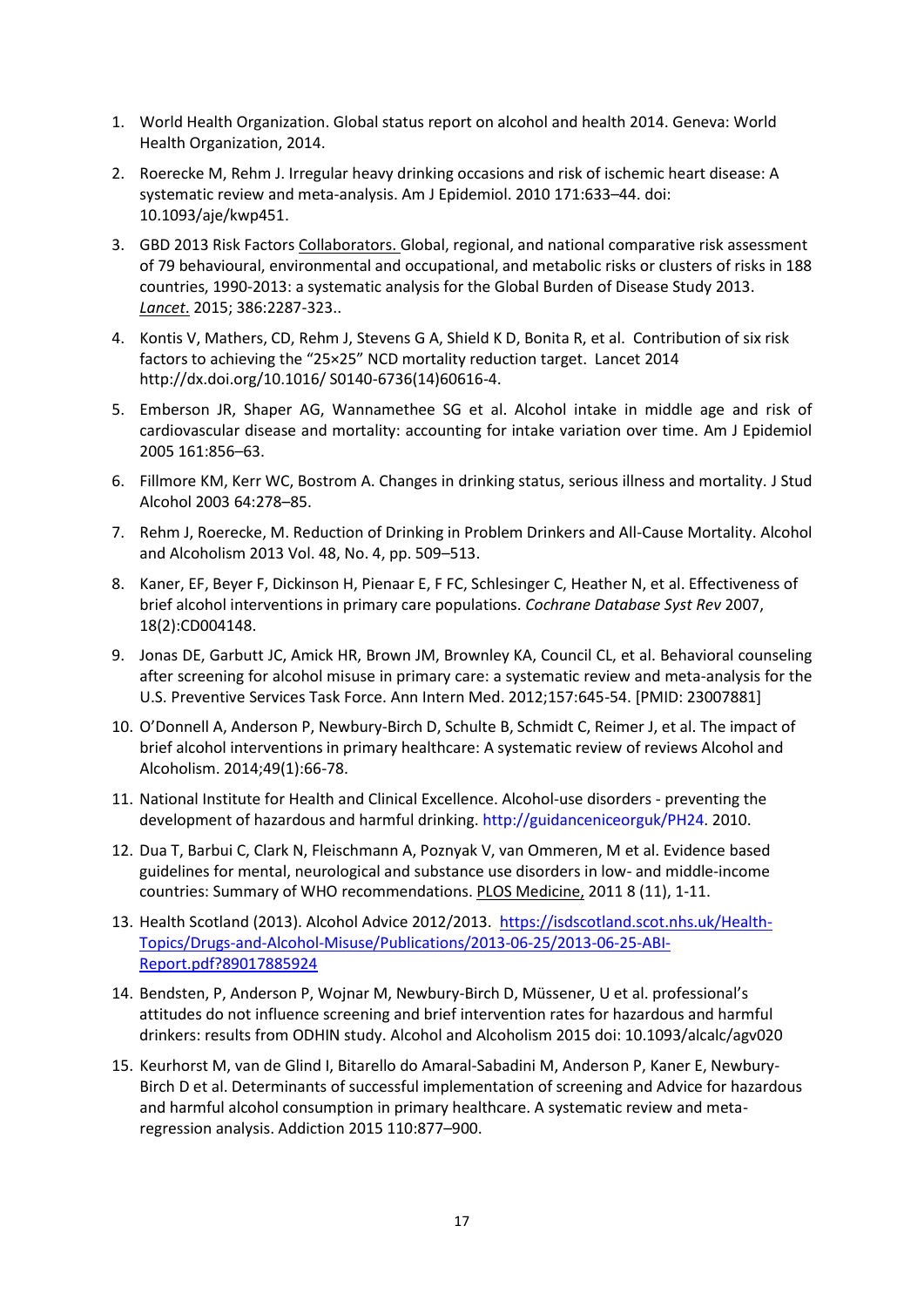- 16. Donoghue K, Patton R, Phillips T, Deluca P, Drummond C. The Effectiveness of Electronic Screening and Intervention for Reducing Levels of Alcohol Consumption: A Systematic Review and Meta-Analysis. *(J Med Internet Res 2014;16(6):e142)* doi:10.2196/jmir.3193.
- 17. Keurhorst M, Anderson P, Spak F, Bendtsen P, Segura L, Colom J et al. Implementing training and support, financial reimbursement, and referral to an internet-based Advice program to improve the early identification of hazardous and harmful alcohol consumption in primary care (ODHIN): study protocol for a cluster randomized factorial trial. Implementation Science 2013 8:11. doi:10.1186/1748-5908-8-11.
- 18. Jonas DE, Garbutt JC, Brown JM, Amick HR, Brownley KA, Council CL, et al. Screening, Behavioral Counseling, and Referral in Primary Care to Reduce Alcohol Misuse. Comparative Effectiveness Review No. 64. Rockville, MD: Agency for Healthcare Research and Quality; July 2012. Accessed at www.ncbi .nlm.nih.gov/books/NBK99199/ on 16 April 2013.
- 19. Anderson P, Gual A, Colom J. Alcohol and Primary Health Care: Clinical Guidelines on Identification and Advice In*.* Barcelona: Department of Health of the Government of Catalonia; 2005.
- 20. Fudała J. Rozpoznawanie problemów alkoholowych i krótkie interwencje (*Recognition of Alcohol Problems and brie interventions*). Shortened version of the: Anderson P, Gual A, Colom J: Alcohol and Primary Health Care: Clinical Guidelines on Identification and Interventions In*.* Barcelona: Department of Health of the Government of Catalonia; 2005., PARPA, Warsaw, 2009
- 21. Gual A, Anderson P, Segura L, Colom J. Alcohol and primary health care: Training programme on identification and Advice. Barcelona: department of Health of the Government of Catalonia, 2005.
- 22. Funk M, Wutzke S, Kaner E, Anderson P, Pas L, McCormick R et al. A multi country controlled trial of strategies to promote dissemination and implementation of brief alcohol intervention in primary health care: Findings of a WHO Collaborative Study. Journal of Studies on Alcohol 2005 66 379-388.
- 23. Day L, Fildes B, Gordon I, Fitzharris M, Flamer H, Lord S. Randomised factorial trial of falls prevention among older people living in their own homes. BMJ 2002; 325:128.
- 24. Sedgwick P. Randomised controlled trials with full factorial designs. BMJ 2012; 345:e5114.
- 25. Montgomery AA, Peters TJ, Little P. Design, analysis and presentation of factorial randomised controlled trials. BMC Medical Research Methodology. 2003;3:
- 26. Rubinsky AD, Dawson DA, Williams EC, Kivlahan DR Bradley KA AUDIT-C Scores as a Scaled Marker of Mean Daily Drinking, Alcohol Use Disorder Severity, and Probability of Alcohol Dependence in a U.S. General Population Sample of Drinkers. Alcoholism: Clinical and Experimental Research 2013 37 1380-1390.
- 27. Rehm J, Shield KD, Rehm MX, Gmel G, Frick, U. Alcohol consumption, alcohol dependence, and attributable burden of disease in Europe: potential gains from effective interventions for alcohol dependence. Toronto, Canada: Centre for Addiction and Mental Health, 2012.
- 28. Anderson P, Kaner E, Wutzke S, Funk M, Heather N, Wensing M et al. Attitudes and managing alcohol problems in general practice: an interaction analysis based on Findings from a WHO Collaborative Study. Alcohol and Alcoholism 2004 39:351-356.
- 29. van Beurden I, Anderson P, Akkermans RP, Grol RP, Wensing M, Laurant MG. Involvement of general practitioners in managing alcohol problems: a randomised controlled trial of a tailored improvement programme. Addiction 2012, 107:1601–1611.